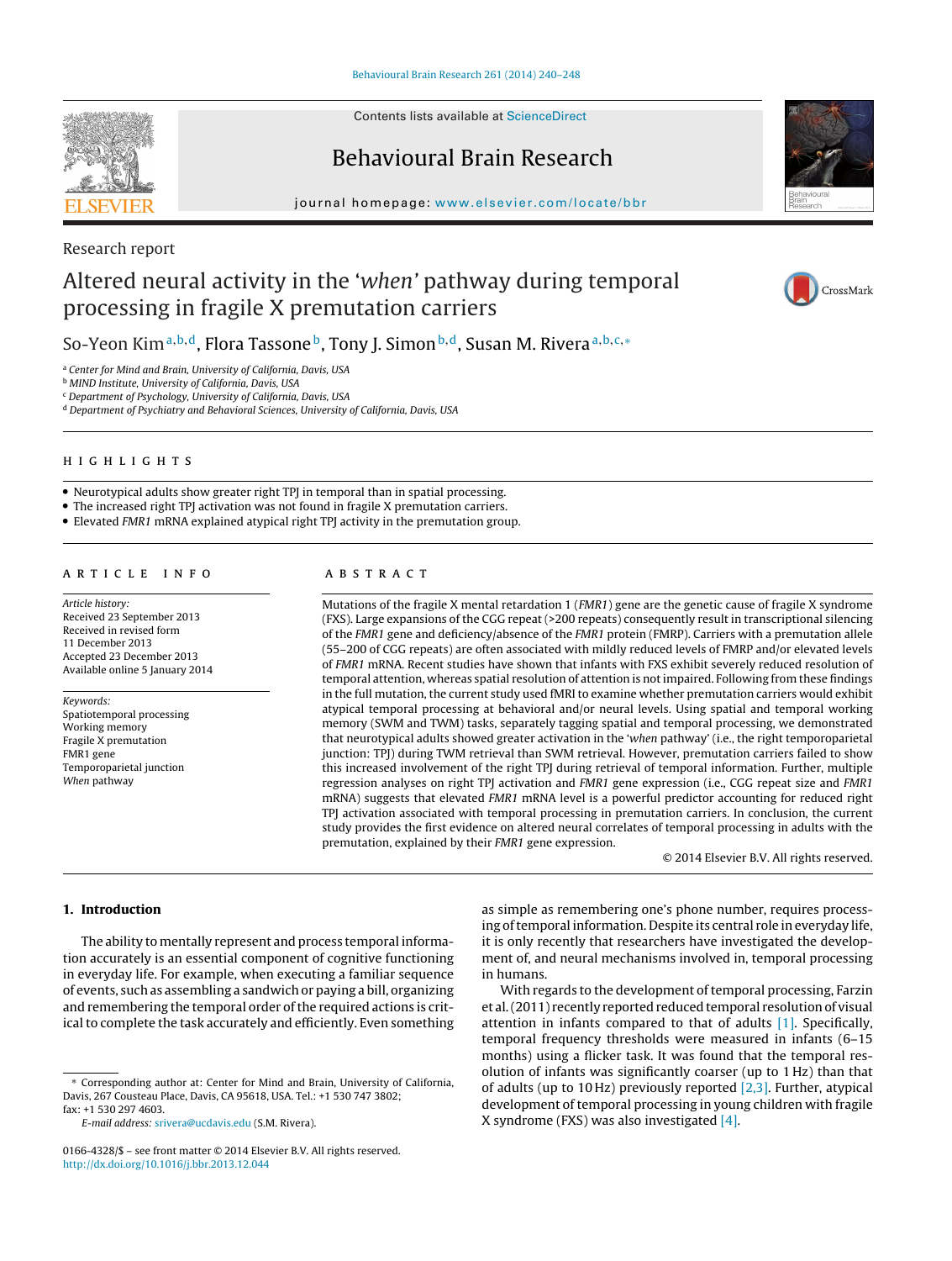FXS is the most common form of inherited intellectual disability, which results from large expansions of the CGG trinucleotide repeat in the promoter region of the fragile X mental retardation 1 (FMR1) gene located at Xq27.3. When CGG repeat size exceeds 200, silencing of the gene occurs, resulting in reduction or absence of the gene's protein product (fragile X mental retardation 1 protein: FMRP). When CGG repeat sizes range between 55 and 200 (1 of 130–250 females and 1 of 250–800 males; [\[5\]\),](#page-7-0) the gene is unmethylated, but these so-called "premutation carriers" are often associated with mildly reduced levels of FMRP and/or elevated levels of FMR1 mRNA  $[6-9]$ . Individuals with the fragile X premutation are also associated with the risk of developing a lateonset neurodegenerative disorder known as fragile X-associated tremor/ataxia syndrome (FXTAS) [\[10,11\].](#page-7-0) Using crowding and flicker tasks, which measured resolution of spatial and temporal visual attention, respectively, Farzin and colleagues (2011) demonstrated that infants with FXS showed greatly reduced resolution of temporal attention (up to 0.5 Hz) compared to their typically developing counterparts. By contrast, the resolution of their spatial attention was not different. Further, the researchers found that the coarse resolution of temporal attention was genetically dosage sensitive such that greater CGG repeat length was associated with lower temporal resolution in infants with FXS. Such findings of impaired temporal processing in infants with FXS have implications on their later development of visual functions that require precise temporal sensitivity, such as motion perception, visual tracking, and memory for temporal order.

The above-mentioned findings of impaired temporal processing in infants with FXS is also in line with recent findings from animal studies using CGG knock-in (KI) mice modeling the FX premutation. Specifically, using a temporal ordering of spatial locations task, Borthwell and colleagues (2012) have found that female CGG KI mice showed reduced spatial and temporal resolution, and the impairment was FMR1 genetic dosage sensitive indexed by the CGG repeat size [\[12\].](#page-7-0) Similarly, Hunsaker et al. (2010) also demonstrated that female KI mice with higher CGG repeat expansions (i.e., 150–200 repeats) performed more poorly on a task for temporal order memory than wildtype mice, whereas those with lower repeat expansions (80–100 CGG) performed similarly to wildtype mice [\[13\].](#page-7-0) Further, using tasks requiring spatial and temporal pattern separation, the researchers demonstrated that CGG repeat length negatively modulated spatiotemporal attention in male CGG KI mice [\[14\].](#page-7-0)

Despite evidence of impaired spatiotemporal processing in CGG KI mice which models possible impairments in spatial and/or temporal functions in individuals with the FX premutation, there are currently no studies that have examined the extent of impairments in temporal processing in carriers with the fragile X premutation either at the behavioral or the neural level. Instead, recent studies have reported impairments in visuospatial processing in adults with the FX premutation without FXTAS (i.e., asymptomatic adults with the FX premutation)  $[15-18]$ . In particular, Keri and Benedek [\[15,16\]](#page-7-0) reported that adults with the FX premutation revealed subtle impairments on tests requiring magnocellular visual pathways projecting to cortical areas responsible for motion perception and visuospatial processing (dorsal occipito-parietal stream). Specifically, adults with the premutation performed a visual contrast sensitivity task consisting of two types of vertical sinusoidal luminance contrast gratings. The two types of gratings had different spatiotemporal properties to bias information processing toward the M (magnocellular) and P (parvocellular) pathways (M pathway: low spatial/high temporal frequency; P pathway: high spatial/low temporal frequency). Using such stimuli, the authors found that premutation carriers had lower contrast sensitivity than controls in the M pathway condition, but not in the P pathway condition, indicating subtle impairments in motion and visouspatial processing in premutation carriers. Furthermore, Hocking and colleagues [\[17\]](#page-7-0) demonstrated that asymptomatic male premutation carriers with high CGG repeat sizes (100 < CGG < 200) performed significantly worse than normal controls on a Dot test of visuospatial working memory (WM). However, notwithstanding evidence of atypical temporal resolution in infants with FXS and findings in CGG KI mice of impairments in temporal order memory, impairments in temporal processing in individuals with the FX premutation remain unspecified.

Thus, in the current study, we investigated whether temporal processing is impaired in asymptomatic adults with the FX premutation at behavioral and/or neural levels. Specifically, we investigated neural correlates associated with temporal processing in neurotypical adults, and examined whether adults with the FX premutation show atypicality in recruiting those regions to process temporal information. Recently, lesion and transcranial magnetic stimulation (TMS) studies provide evidence that the right parietal lobe, especially the right temporoparietal junction (TPJ), plays a core role to process temporal information required in temporal order judgment (when pathway; [\[19–22\]\).](#page-8-0) Hence, in the present study, we examined whether activation in the right TPJ associated with temporal processing is significantly reduced in asymptomatic adults with the FX premutation compared to their neurotypical counterparts.

To identify neural regions specifically involved in temporal processing, we developed two WM tasks, namely a spatial WM (SWM) and a temporal WM (TWM) task. The two tasks have identical stimuli and procedures, but the task requirement for each task was different: the SWM task required memory for spatial location, whereas the TWM task required memory for temporal order. Using fMRI and the two WM tasks, we tested the following hypotheses in the current study. First, we hypothesized that neurotypical adults without the premutation allele (i.e., controls) would activate the when pathway, namely the right TPJ, to a greater extent during retrieval of temporal order information than spatial location (i.e., in the contrast of TWM retrieval > SWM retrieval). Further, we hypothesized that FX premutation carriers would show attenuated activity in the right TPJ than the controls in the same contrast of interest. Finally, we expected to find a dosage response of FMR1 gene expression in the FX premutation group, indexed by CGG repeat expansion and/or FMR1 mRNA level, such that right TPJ activation associated with temporal processing would be significantly accounted for by the degree to which the FMR1 gene is behaving normally.

#### **2. Methods**

#### 2.1. Participants

Twenty asymptomatic young adults with the premutation (premutation group; mean age: 30.4 years, SD = 7.32; Female: 10) and 20 neurotypical, age-matched controls (control group; mean age: 29.7 years, SD = 6.07; Female: 10) with normal or corrected-tonormal vision participated in the current study. Allele status was confirmed by FMR1 DNA testing. Full-scale IQ (FSIQ) was obtained using the Wechsler Adult Intelligence Scale, third edition (WAIS-III; [\[23\]\).](#page-8-0) Two male participants in the premutation group and 2 female participants in the control group were excluded from further analyses due to excessive movement ( $>$ 3 mm in x, y, or z planes) during the task in the MRI scanner. As presented in [Table](#page-2-0) 1, the two groups did not significantly differ in age  $(t(34) = .11, p = .92)$ , FSIQ (t(28) = 1.30, p = .20), nor gender ( $\chi^2$  = .44, df = 1, p = .51), but significantly differ in FMR1 gene expressions: the premutation group showed increased CGG repeat size  $(t(21.3) = 12.5, p < .001)$  and elevated FMR1 mRNA level  $(t(18.9) = 7.5, p < .001)$  compared to the control group. The two molecular variables showed a significant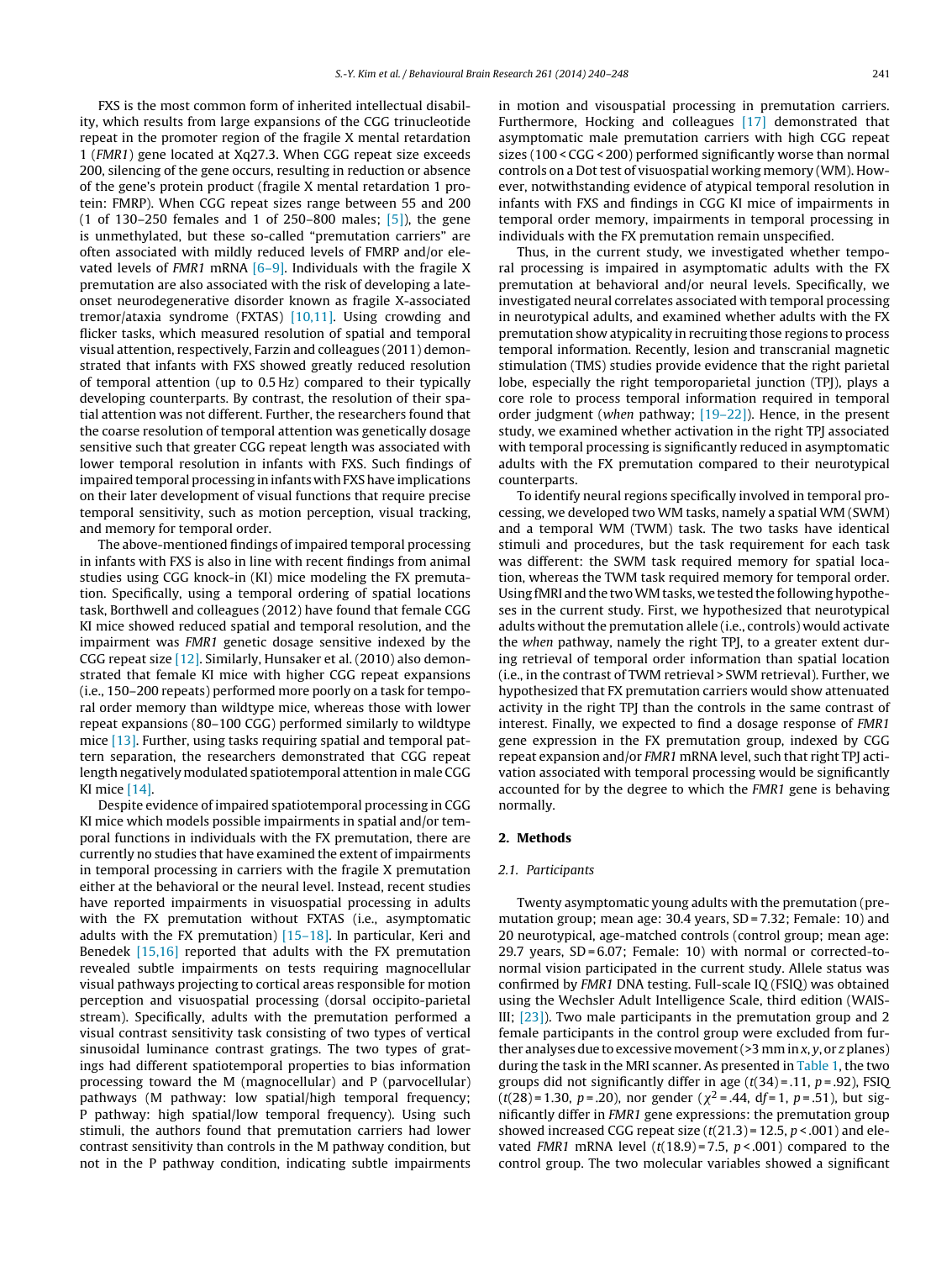<span id="page-2-0"></span>

| таріс т                          |  |
|----------------------------------|--|
| Group demographic and FMR1 data. |  |

|                 | Control |              | Premutation |    |             |             |                             |
|-----------------|---------|--------------|-------------|----|-------------|-------------|-----------------------------|
|                 | Ν       | Mean         | Range       |    | Mean        | Range       | t(p)                        |
| Age             | 18      | 29.9(6.3)    | $18 - 40$   | 18 | 29.7(6.8)   | $18 - 42$   | .107(.92)                   |
| CGG repeat size | 16      | 30.3(7.1)    | $20 - 47$   | 18 | 95.8(20.9)  | $60 - 146$  | $12.5$ (<.001) <sup>*</sup> |
| FMR1 mRNA       | 16      | 1.3(0.2)     | $0.9 - 1.7$ |    | 2.7(0.7)    | $1.9 - 4.6$ | $7.5$ (<.001)               |
| <b>FSIQ</b>     | 15      | 119.5 (12.9) | 100-140     | 15 | 115.5(12.5) | $77 - 134$  | 1.3(0.20)                   |

Numbers in parenthesis indicate standard deviation.

Indicates significant mean differences between the two groups.

and positive correlation ( $r = .54$ ,  $p = .024$ ) in the premutation group as found in previous research [\[8,24,25\].](#page-7-0) The Institutional Review Board at the UC Davis approved the experimental protocol. Prior to the experiment, each participant provided informed written consent and all were compensated \$30 for participation in the MRI scan. Screening for MR safety was also completed on the day of scanning to ensure eligibility for MR. None of the participants was taking psychotropic medications or medications known to affect MR signal.

#### 2.2. Molecular genetics measures

Genomic DNA was isolated from peripheral blood lymphocytes using standard methods (Puregene Kit; Gentra Inc.). CGG sizing and methylation status were assessed by Southern blot and polymerase chain reaction (PCR) analyses. Analysis and calculation of the repeat size were carried out using anAlpha Innotech FluorChem 8800 Image Detection System (for more details, please see [\[26\]\).](#page-8-0) As previously described  $[24]$ , all quantifications of *FMR1* mRNA were performed using a 7900 Sequence detector (Applied Biosystems).

#### 2.3. Working memory (WM) tasks and statistical analyses

All participants performed two different WM tasks in the scanner: spatial WM (SWM) and temporal WM (TWM) tasks. Each trial in both WM tasks consisted of three phases: encoding (4 s), rehearsal (10 s), and retrieval (4 s). The retrieval phase was followed by a 12s inter-trial interval (ITI: baseline). The duration of each phase was chosen based on previous fMRI studies with WM tasks [\[27–29\].](#page-8-0) In the encoding phase of the SWM task, participants saw four red stars and eight white stars and were asked to memorize locations of the four red stars (Fig. 1A). During the rehearsal phase, a black crosshair was centrally presented on the screen, and participants were instructed to covertly rehearse the four positions of the red stars across the 10 s delay period. In the retrieval phase, participants saw the same array of the 12 stars as in the encoding phase, but this time, only one star was colored yellow (a probe). Participants were asked to judge whether the probe was located in one of the four locations previously occupied with the red stars. After the star array disappeared, a black central crosshair was presented for 12 s (ITI), and participants were



Fig. 1. (A) Trial sequence in the spatial working memory (SWM) task. In the encoding phase, participants saw four red stars and eight white stars for 4s. Participants were instructed to remember the four positions occupied with the red stars. After the stars disappeared, participants saw a central fixation cross for 10 s (the retention phase). During the retention period, participants were instructed to look at the fixation cross while covertly rehearse the four previously occupied location. After the retention phase, the twelve stars re-appeared with one star was colored yellow (a probe). Participants were asked to judge and respond whether the location of the probe was preoccupied with one of the red stars in the encoding phase. Participants had 4s to respond, and then, they saw a central fixation cross for 12 s until the next trial begins. (B) Trial sequence in the temporal working memory (TWM) task. In the encoding phase, participants were presented with 12 stars in each trial, but in this task one of the stars was colored red and it changed its location every second during 4 s. Participants were asked to encode the order of the four positions of the red star in each trial. During the retention period, participants were asked to look at the central fixation cross while covertly rehearse the temporal order of the previous four positions with red stars. In the retrieval phase, 12 white stars reappeared and one of them was colored yellow with a number (one, two, three, or four) superimposed on top. Participants were asked to judge whether the number on the star matched to the correct serial position in which it had appeared. The timing of the each phase was identical to those in the SWM task. (For interpretation of the references to color in this legend, the reader is referred to the web version of the article.)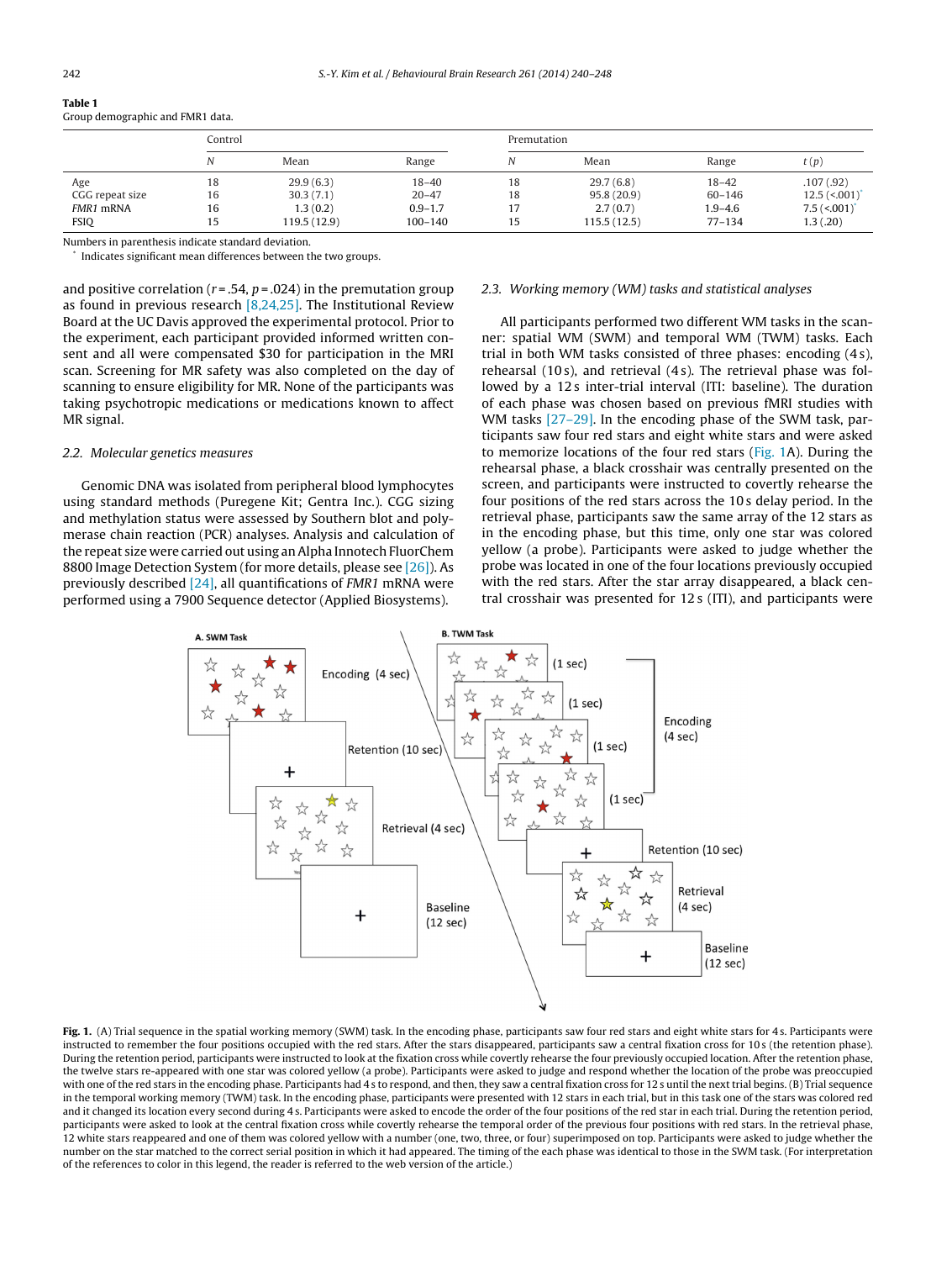asked to passively look at the fixation cross during this interval.

In the TWM task, participants were also presented with 12 stars in each trial, but in this task one of the stars was colored red and it changed its location every second during the four-second encoding period ([Fig.](#page-2-0) 1B). Participants were asked to encode the order of the four positions of the red star in each trial. In the 10 s of rehearsal phase, the black central crosshair was also presented, but in the TWM task, participants were instructed to covertly rehearse temporal order of the four red stars. In the retrieval phase, 12 white stars reappeared and one of them was colored yellow with a number (one, two, three, or four) superimposed on top. To minimize loads for processing spatial information, previously occupied locations with the red star were indicated with bolded lines. Participants were asked to judge whether the number on the star matched to the correct serial position in which it had appeared. After the retrieval phase, the central fixation reappeared and participants were asked to passively look at the crosshair until the next trial began. Participants performed two runs of each task and each run consisted of 12 trials of memory task lasting for 6 min and 12 s. Before the first run of each task, participants were given two practice trials of each task inside of the scanner.

To test performance differences in spatial and/or temporal WM tasks between the two diagnostic groups, two 2 (WM task, within-subjects factor)  $\times$  2 (group, between-subject factor) mixed analyses of variance (ANOVA) were conducted on accuracy and reaction times (RT) data on the two WM tasks. Once significant interaction was detected, paired t-tests were performed in each diagnostic group to search for the origin of the interaction. Finally, to examine effects of FMR1 gene expression (i.e., CGG repeat size and FMR1 mRNA level) on behavioral performance in each WM task, correlation analyses were conducted between each behavioral data and each molecular variables in each group. All of the statistical analyses on demographic and behavioral performance data were conducted using IBM SPSS statistics 20 ([http://www.ibm.com/software/analytics/spss/products/statistics\)](http://www.ibm.com/software/analytics/spss/products/statistics).

#### 2.4. Imaging methods and analyses

#### 2.4.1. Brain image acquisition

All imaging data were acquired on a Siemens 3T Trio scanner with Echospeed gradients and a Siemens 32-channel whole head coil located at the UC Davis Imaging Research Center. Visual stimuli were projected onto a screen and viewed on an MR compatible mirror mounted above the participant's head. For each participant, an anatomical scan was acquired using a high resolution T1-weighted MPRAGE sequence (TR = 2500 ms, TE = 4.33 ms, flip angle =  $7^\circ$ , FOV = 243 mm  $\times$  243 mm, 208 slices, 0.95 mm slice thickness). After the anatomical scan, two functional runs were acquired for each participant. For the functional runs, imaging was performed using a T2\*-weighted gradient echo planar pulse sequence (TR = 2000 ms, TE = 25 ms, flip angle =  $90^\circ$ ). Each brain volume was composed of 36 axial slices (FOV= $220 \times 220$ , matrix= $64 \times 64$ , 3.4 mm  $\times$  3.4 mm  $\times$  3.4 mm resolution) aligned to the AC–PC line, collected interleaved, inferior to superior. For all functional runs, data from the first two volumes were discarded to allow for stabilization of magnetic fields.

#### 2.4.2. Image processing and fixed-effects analysis

Imaging data were analyzed using SPM 5 (Wellcome Department of Cognitive Neurology, London) run within Matlab (Matlab Mathwork, Inc., Natick, MA). For preprocessing, data were slicetime corrected for acquisition order, realigned and unwarped to correct for motion across runs. Then, the images of each participant were coregistered to their anatomical image. Next, the images were spatially normalized (with trilinear interpolation and preserving the intensities of the original images) to the SPM EPI template corresponding to the MNI (Montreal Neurological Institute) defined standardized brain space, and spatially smoothed with a Gaussian kernel of 5 mm FWHM. Motion estimates were not included as covariates for the fMRI data analysis because all participants who were included in the analyses moved less than  $3$  mm in  $x$ ,  $y$ , or  $z$ planes. The time series were high pass filtered at 128 s.

Statistical analyses were performed using a general linear model for event-related designs in SPM 5 to estimate cortical activation at each memory stage (encoding, rehearsal, and retrieval). For each participant, a whole-brain voxel-wise analysis was conducted in which individual events were modeled as a canonical hemodynamic response. In a fixed effects analysis for each participant, task-related activation in each WM task was modeled using 5 separate regressors for encoding, early rehearsal, late rehearsal, retrieval, and ITI (baseline), each of which was set at 0 s, 6 s, 10 s, 14 s, and 18 s with reference to the onset of each trial, respectively. At these time points, the canonical hemodynamic response function was convolved with a boxcar function with a length of 2.5 s. Such statistical model was selected following previous fMRI studies with WM [\[27–29\].](#page-8-0) Specifically, we included separate regressors for early and late rehearsal because the early rehearsal phase was contaminated with activation induced by the sensory stimulation at the encoding phase, thus was not assumed to be independent from the encoding phase [\[30\].](#page-8-0) The resulting least squares parameter estimates of the height of the modeled hemodynamic response for each condition were then entered into random effects analyses.

#### 2.4.3. Random effects analyses

The main purpose of the current study was to identify neural correlates of temporal processing and to test whether the neural correlates of temporal processing is altered in adults with the FX premutation. To identify brain areas associated more strongly with temporal processing than with spatial processing, we focused our fMRI analysis on the contrast of TWM retrieval>SWM retrieval. As described above, all the stimuli and procedures in the retrieval phase of the two WM tasks were identical except for the information participants had to retrieve. Specifically, the TWM task requires retrieval of temporal order information, whereas the SWM task requires retrieval of spatial information only. Thus, the results from the contrast of TWM greater than SWM provide us neural regions more strongly associated with temporal than with spatial processing. To determine the presence of significant clusters of activation in the contrast of interest, the joint expected probability distribution method [\[31\]](#page-8-0) was used yielding a clusterwise significance level of  $p < .05$ , corrected for multiple comparisons. Group statistical maps were generated using a one-sample t-test for each group (height threshold  $z > 2.33$ ,  $p < 0.01$ , at least 200 consecutive voxels), and group contrast maps were generated using a two-sample ttest (height threshold  $z > 1.96$ ,  $p < 0.05$ , at least 1000 consecutive voxels).

Following the group comparison analysis, regions of interest (ROIs) were defined by the 4-mm-radius sphere around the maxima in each cluster found in the group contrast map to ascertain whether the significant activation in the when pathway (i.e., right TPJ) found in the group contrast map was driven by expected interaction effect between diagnostic group and WM task. Beta values of each ROI were extracted from each contrast of "SWM retrieval > Baseline" and "TWM retrieval > Baseline" in each individuals. The extracted beta values were then entered and analyzed in SPSS 20.0 for 2 (WM task)  $\times$  2 (group) mixed ANOVAs. Finally, a multiple regression analysis was conducted to examine the relative contributions of CGG repeat size and FMR1 mRNA level on the when pathway for temporal order processing in the premutation group. For each premutation carrier, parameter estimates (beta coefficients) were extracted from the previously defined ROI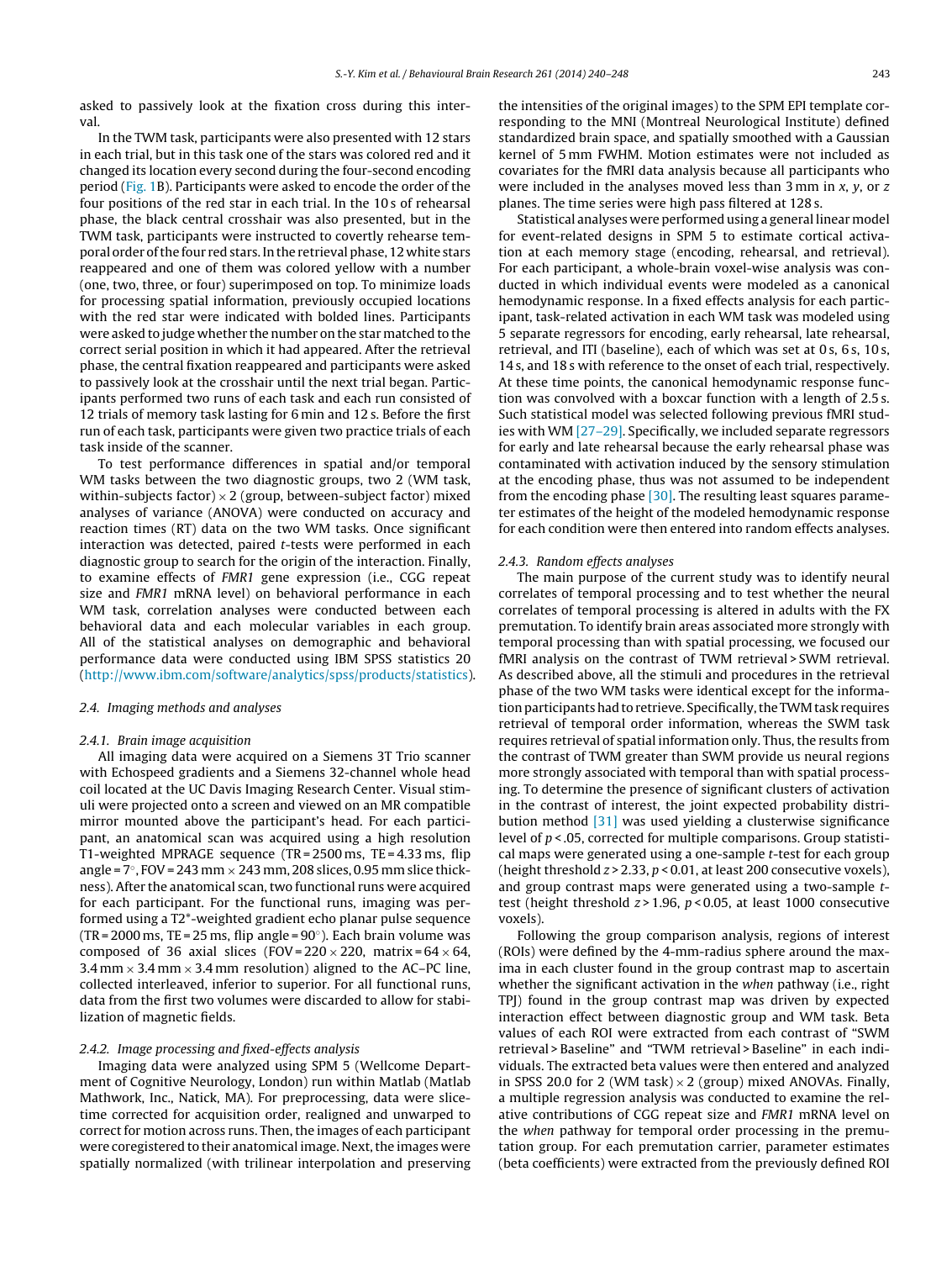<span id="page-4-0"></span>in the contrast of TWM > SWM retrieval. Then, a multiple regression analysis was conducted using the beta coefficient as a dependent variable and participant's CGG repeat size and FMR1 mRNA level as predictors. For correlation analyses, alpha level was corrected for multiple comparison. Test of multicollinearity in the multiple regression analysis did not indicate significant multicollinearity between the two molecular factors (tolerance = .70, VIF (Variance Inflation Factor) = 1.42), justifying the multiple regression analysis with the two molecular variables.

## **3. Results**

### 3.1. Behavioral performance

Mean accuracy and reaction times (RT) data on each WM task in each diagnostic group are presented in Table 2. Results from the  $2 \times 2$  mixed ANOVA on the accuracy data showed marginally significant main effect of the WM task  $(F(1,34) = 3.99, p = .054)$ , resulting from lower accuracy in the SWM than TWM task in both groups. Neither a main effect of group nor an interaction between the two factors was significant (all  $p > .05$ ). Finally, there was no significant correlation between FMR1 gene expression (i.e., CGG repeat size or FMR1 mRNA) and accuracy in either group (all  $p > .05$ ).

Results from the same  $2 \times 2$  mixed ANOVA on RT data showed a significant main effect of the WM task  $(F(1,34) = 19.43, p < .001)$ , as well as a significant interaction between the WM task and group  $(F(1,34)=7.35, p=.01)$ . A main effect of the group was not significant  $(F(1,34)=2.40, p=.13)$ . Post hoc *t*-tests indicated that the

#### **Table 2**

Mean accuracy and response times for each WM task in each group.

significant main and interaction effects were driven by significantly slower RT in the TWM than the SWM task in premutation carriers (mean differences (MD) = 289 ms,  $t(17) = 4.79$ ,  $p < .001$ ), suggesting relative inefficiency in retrieving temporal order information in individuals with the premutation. RTs in the two WM tasks were not significantly different in the NT group (MD =  $46$  ms,  $t(17)$  = 1.27,  $p = 0.22$ ). Unlike in the accuracy data, we found a significant correlation between RT in the SWM task and FMR1 mRNA level ( $r = .485$ ,  $p = .048$ ) and a marginally significant correlation between RT in the TWM task and FMR1 mRNA level ( $r = .479$ ,  $p = .052$ ) in the premutation group only, indicating that premutation carriers with elevated mRNA values tended to take longer time to retrieve spatial and temporal order information than those with lower mRNA levels. Finally, no significant correlation was found between RT data in either WM task and CGG repeat size in either diagnostic group (all  $n > 0.05$ ).

### 3.2. Functional imaging results

#### 3.2.1. Group analyses

As shown in Table 3, the control group showed significant activation in bilateral precuneus encompassing bilateral cuneus and cingulate gyrus in the contrast of TWM retrieval > SWM retrieval. Further, we found significantly activated clusters in left inferior parietal lobule (IPL) including left angular gyrus, middle and superior temporal gyrus, and supramarginal gyrus. Finally, the control group also revealed significant activation in right supramarginal gyrus encompassing right superior and middle temporal gyrus,

|            | Control              |                    | Premutation          |                    |  |
|------------|----------------------|--------------------|----------------------|--------------------|--|
|            | Accuracy (% correct) | Reaction time (ms) | Accuracy (% correct) | Reaction time (ms) |  |
| <b>SWM</b> | 90.3(11.3)           | 1792 (328)         | 86.6(8.8)            | 1837 (404)         |  |
| <b>TWM</b> | 94.0(6.3)            | 1860 (299)         | 89.8(6.9)            | 2126(244)          |  |

Numbers in parenthesis indicate standard deviation.

Indicates significant mean differences between the two groups.

#### **Table 3**

Brain areas that showed significant activation in TWM > SWM in each group.

| Group       | Brain regions              | No. of voxels in cluster | Peak coordinates | $t$ -Value | Corrected p-value of cluster |
|-------------|----------------------------|--------------------------|------------------|------------|------------------------------|
| Control     | R precuneus                | 1352                     | $12 - 5636$      | 5.76       | < 001                        |
|             | L precuneus                |                          | $-10 - 5830$     | 4.81       |                              |
|             | L cuneus                   |                          | $-4 - 828$       | 4.27       |                              |
|             | R cuneus                   |                          | $14 - 7832$      | 4.23       |                              |
|             | L cingulate gyrus          |                          | $-12 - 5428$     | 4.03       |                              |
|             | R cingulate gyrus          |                          | $14 - 3628$      | 3.66       |                              |
|             | L inferior parietal lobule | 1308                     | $-56 - 40$ 42    | 5.56       | < 001                        |
|             | L angular gyrus            |                          | $-40 - 6030$     | 5.46       |                              |
|             | L middle temporal gyrus    |                          | $-38 - 6022$     | 5.45       |                              |
|             | L supramarginal gyrus      |                          | $-56 - 5034$     | 5.07       |                              |
|             | L superior temporal gyrus  |                          | $-50 - 5616$     | 4.69       |                              |
|             | R supramarginal gyrus      | 487                      | $56 - 4638$      | 5.53       | < 001                        |
|             | R superior temporal gyrus  |                          | $58 - 5814$      | 5.04       |                              |
|             | R middle temporal gyrus    |                          | $50 - 6022$      | 4.55       |                              |
|             | R temporoparietal junction |                          | $52 - 3826$      | 4.15       |                              |
|             | R inferior parietal lobule |                          | $54 - 4246$      | 3.64       |                              |
|             | R angular gyrus            |                          | $48 - 6834$      | 3.64       |                              |
| Premutation | L superior temporal gyrus  | 510                      | $-54 - 6028$     | 4.29       | < 001                        |
|             | L angular gyrus            |                          | $-54 - 6634$     | 4.16       |                              |
|             | L supramarginal gyrus      |                          | $-42 - 5230$     | 4.1        |                              |
|             | L inferior parietal lobule |                          | $-42 - 66$ 44    | 3.91       |                              |
|             | L superior parietal lobule |                          | $-36 - 68$ 44    | 3.68       |                              |
|             | L middle temporal gyrus    |                          | $-50 - 7418$     | 3.67       |                              |
|             | L precuneus                |                          | $-40 - 7434$     | 3.4        |                              |

All clusters significant at  $p < 0.05$  corrected.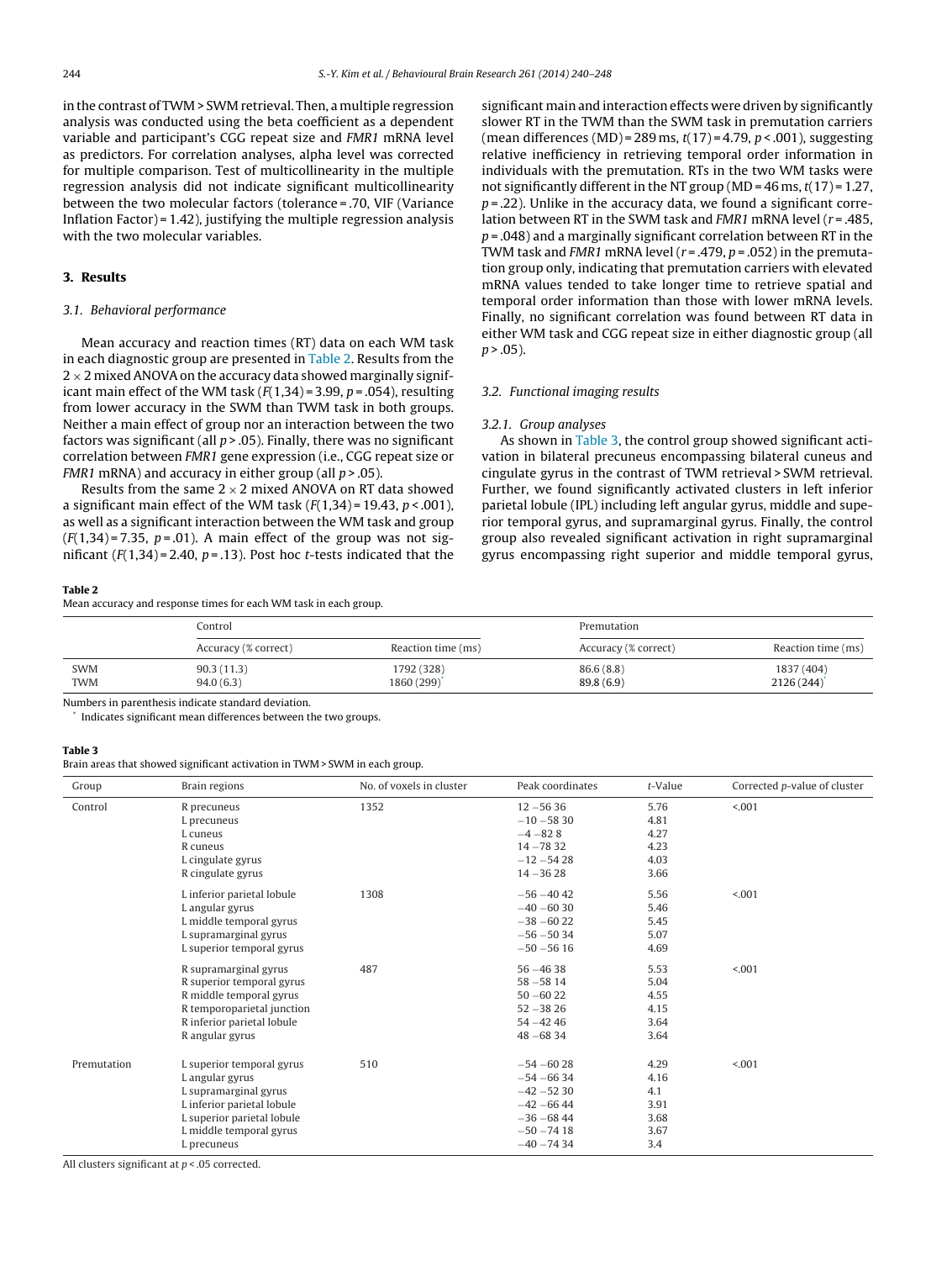#### **Table 4**

Brain areas that showed greater activation in the control group than the premutation group.

| Contrast  | Brain regions                       | No. of voxels in cluster | Peak coordinates | $t$ -Value | Corrected p-value of cluster |
|-----------|-------------------------------------|--------------------------|------------------|------------|------------------------------|
| TWM > SWM | R temporoparietal junction          | 2545                     | $52 - 3822$      | 4.58       | < .001                       |
|           | R supramarginal gyrus               |                          | $64 - 2640$      | 3.52       |                              |
|           | R inferior parietal lobule          |                          | $64 - 3238$      | 3.48       |                              |
|           | R superior parietal lobule          |                          | $32 - 6060$      | 3.38       |                              |
|           | R insula                            |                          | $28 - 3018$      | 3.37       |                              |
|           | R posterior cingulate               |                          | $48 - 2452$      | 3.13       |                              |
|           | R caudate                           |                          | $20 - 220$       | 2.95       |                              |
|           | R superior temporal gyrus           |                          | $42 - 4016$      | 2.78       |                              |
|           | R thalamus                          |                          | $16 - 226$       | 2.76       |                              |
|           | R precuneus                         |                          | $14 - 5238$      | 2.75       |                              |
|           | R inferior parietal lobule          |                          | $58 - 2624$      | 2.74       |                              |
|           | L posterior cingulate               | 2291                     | $-14 - 528$      | 4.03       | < 0.001                      |
|           | L thalamus                          |                          | $-24 - 244$      | 3.61       |                              |
|           | L parahippocampal gyrus             |                          | $-36 - 30 - 16$  | 3.59       |                              |
|           | L parahippocampal gyrus/hippocampus |                          | $-24 - 28 - 20$  | 3.27       |                              |
|           | L insula                            |                          | $-40 - 208$      | 3.16       |                              |
|           | L superior temporal gyrus           |                          | $-60 - 4 - 2$    | 3.12       |                              |
|           | L middle temporal gyrus             | 2660                     | $-36 - 5822$     | 3.22       | < 0.001                      |
|           | L postcentral gyrus                 |                          | $-38 - 2642$     | 3.06       |                              |
|           | L precentral gyrus                  |                          | $-44 - 1660$     | 3.01       |                              |
|           | L inferior parietal lobule          |                          | $-42 - 2628$     | 3.01       |                              |
|           | L supramarginal gyrus               |                          | $-36 - 5026$     | 2.88       |                              |
|           | L precuneus                         |                          | $-8 - 3846$      | 2.59       |                              |
|           | L insula                            |                          | $-34 - 822$      | 2.55       |                              |

All clusters significant at  $p < 0.05$  corrected.

temporoparietal junction (TPJ), IPL, and angular gyrus. Unlike the control group who showed bilateral parietal activation including the right TPJ in the contrast of TWM > SWM retrieval, the premutation group revealed a significant cluster in the same contrast only in the left superior temporal gyrus covering the left angular gyrus, supramarginal gyrus, IPL, middle temporal gyrus, and precuneus ([Table](#page-4-0) 3). It is worth noting that the when pathway, including the right TPJ, angular gyrus, supramarginal gyrus and posterior superior temporal gyrus, was significantly activated only in the control group in our contrast of interest, which targeted the neural regions specifically associated with temporal processing.

To test group differences in activation of the when pathway, a two-sample t-test was conducted on the contrast of TWM > SWM retrieval. Results from the group comparison analysis showed significant activation in the right TPJ in the contrast of Control > Premutation, where the activation extended to the right supramarginal gyrus, superior parietal lobule, insula, superior temporal gyrus, and IPL (Table 4). In the same contrast, we also found significant clusters in the left posterior cingulate, encompassing the left thalamus, parahippocampal gyrus, and insula, and in the left middle temporal gyrus, including the left post- and precentral gyrus, IPL, and precuneus.

Results from the 2 (WM task)  $\times$  2 (group) mixed ANOVAs conducted on the beta coefficient values in the significant clusters found in the group contrast map, namely in the right TPJ, left posterior cingulate, and left middle temporal gyrus, supported our hypothesis. As shown in Fig. 2, a significant interaction was observed between WM type and diagnostic group on the right TPJ activation,  $F(1,34) = 5.96$ ,  $p = .020$ , while main effects of the two factors were not significant (all  $p$  > .05). Post hoc *t*-tests confirmed



**Fig. 2.** (A) Right TPJ activation showed greater activation in the control group than the premutation group in the contrast of TWM retrieval > SWM retrieval (MNI coordinates (x,y,z): 52, −38, 22). (B) Beta coefficients in the right TPJ in neurotypical and premutation groups in the retrieval phase of each WM task. Only the neurotypical group showed significant enhancement of activation in the right TPJ during TWM retrieval than SWM retrieval, while such selective enhancement in the right TPJ for temporal processing was absent in the premutation group.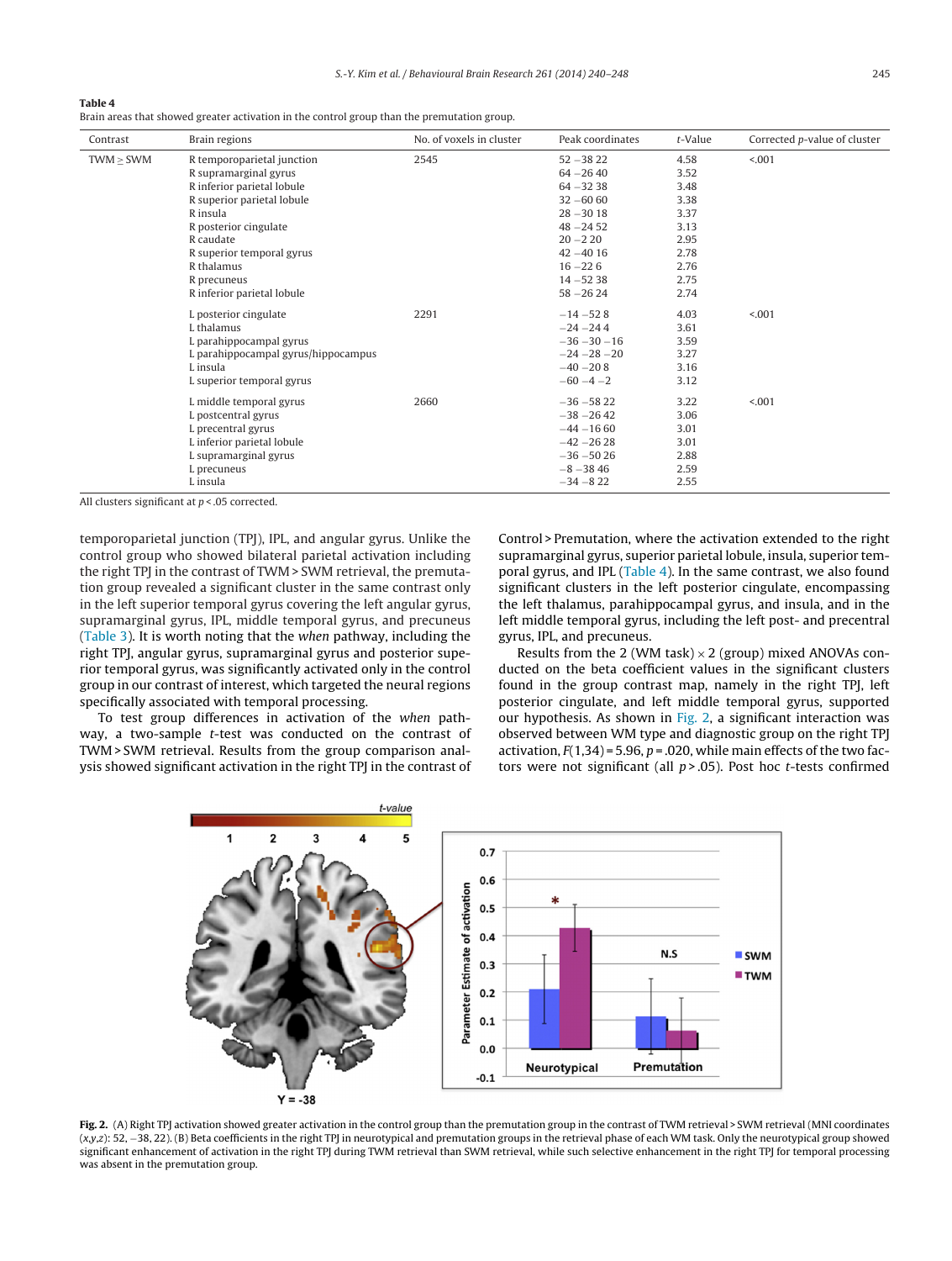that only the control group showed significantly enhanced activation in the right TPJ in the TWM condition compared to the SWM condition,  $t(17) = 3.02$ ,  $p = .008$ . Finally, the control group revealed significantly greater activation in the right TPJ than the premutation group during TWM retrieval,  $t(34) = 2.06$ ,  $p = .047$ , whereas such differences were not found during SWM retrieval,  $t(34)$  = .66,  $p = 0.52$ . Unlike the right TPJ activation, results from the left posterior cingulate and left middle temporal gyrus revealed that significant activation in the group contrast map was actually driven by deactivation in the area rather than activation. In short, these results support our hypothesis that premutation carriers fail to show enhanced activation in the when pathway during retrieval of temporal order information than spatial location, while neurotypical adults without the premutation allele activate the right TPJ to a greater extent during TWM retrieval than SWM retrieval.

#### 3.2.2. Multiple regression analysis using FMR1 gene expressions

Results from the multiple regression analysis indicated that FMR1 genetic factors can account for a significant amount of variance in the right TPJ activation in the premutation group (R**<sup>2</sup>** = .42,  $F(2,14) = 4.99$ ,  $p = .023$ ). Further, the analysis showed that FMR1 mRNA level was the most significant predictor of activation in the right TPJ. That is, we found a significant negative correlation between mRNA level and the right TPJ activation associated with temporal processing in premutation carriers ( $r = -.64$ ,  $p = .006$ , twotailed, significant after correction for multiple comparisons), and the effect remained significant even after controlling out the effect of CGG repeat size on the activation ( $r_p = -.54$ ,  $\beta = -.59$ ,  $p = .029$ ). In contrast, an effect of CGG repeat size on the right TPJ activation was not significant before and after ruling out the effect of FMR1 mRNA level ( $r = -0.43$ ,  $p = 0.075$ , two-tailed, and  $rp = -0.10$ ,  $\beta = -0.09$ ,  $p=0.71$ , respectively). Overall, the results from the regression analysis suggest that the elevated FMR1 mRNA level is a critical factor for reduced involvement of the when pathway in adults with the FX premutation during retrieval of temporal order information.

#### **4. Discussion**

The current study is the first to use fMRI to identify altered brain activity associated with temporal processing in asymptomatic adults with the FX premutation. Using two similar WM tasks, separately tagging spatial (SWM) and temporal (TWM) processing, we found that adults with the FX premutation took a significantly longer time to retrieve temporal order information than to retrieve spatial information, suggesting relative inefficiency in processing temporal order information in premutation carriers. In addition to this novel behavioral finding, we also demonstrate altered neural correlates of temporal processing in asymptomatic young adults with the FX premutation. Using the subtraction paradigm in fMRI analysis, we replicated activation in the when pathway in our neurotypical controls associated with temporal processing, which encompasses the right TPJ, angular gyrus, supramarginal gyrus and the posterior superior temporal gyrus [\[19\].](#page-8-0) By contrast, premutation carriers failed to show significant activation in the when pathway of the right parietal lobe in the same contrast (TWM retrieval > SWMretrieval). Further, attenuated neural activity in the right TPJ associated with the temporal processing was significantly accounted for by the elevated level of FMR1 mRNA in premutation carriers after accounting for the effect of CGG repeat size on the activation.

The current finding of relatively inefficient temporal processing in FX premutation carriers is consistent with the previous finding from our group on impaired temporal resolution of attention in infants with FXS  $[4]$ . In the previous study, the authors found that infants with FXS showed a significantly coarser resolution of temporal attention than typically developing infants, indicating a selective impairment in temporal visual attention in infants with FXS. It is important to note that the pathology of the FX full mutation may differ from that of the FX premutation, as the former leads to intellectual disability due to a lack of FMRP expression and the latter is associated with a neurodegenerative disorder (i.e., FXTAS). In spite of this difference, our finding of inefficiency in temporal order processing in premutation carriers further supports the hypothesis that temporal processing impairments are present in individuals on the FX spectrum that resembles in a milder form that seen in the full mutation. Further, the inefficiency of retrieving temporal order information might be the developmental consequence of reduced resolution for temporal information that can be detected in infancy. Future research examining the temporal processing abilities of infants or young children with the FX premutation would be fruitful in elucidating the developmental aspects of temporal processing in FX premutation carriers.

Here, we report a novel finding that adults with the FX premutation failed to show increased involvement of the when pathway of the right TPJ during retrieval of temporal information compared to retrieval of spatial information. It is noteworthy that control adults without the premutation allele activated bilateral parietal areas in response to the temporal order processing in our contrast of interest. Although lesion and TMS studies have indicated that the when pathway is lateralized in the right parietal lobe, particularly involving the right TPJ  $[19-21]$ , a recent fMRI study reported significant activation in the left TPJ associated with temporal order judgments <a>[22]</a>. Specifically, Davis and colleagues (2009) demonstrated strong activation in bilateral TPJ when individuals make temporal order judgments than when they make shape judgments, and also found significant left TPJ activation in the same contrast when they controlled out the effect of stimulus onset in their tasks. Thus, a conclusion of whether the when pathway in the parietal lobe is right lateralized or involves bilateral TPJ requires further investigation. Nonetheless, in the current study, we demonstrate that FX premutation carriers failed to show significant activation in the right TPJ for temporal order processing, as was shown by their neurotypical counterparts. In addition, activation found in the left parietal lobe in the control group in our study did not include left TPJ activation. Thus, it is likely that our results are in line with the findings from lesion and TMS studies suggesting that the right TPJ, in particular, is the key region for the when pathway [\[19–21\],](#page-8-0) though more definitive studies are needed for this conclusion to be made definitively.

Importantly, not only did we find significantly attenuated right TPJ activation associated with the temporal processing in adults with the premutation, but also we found a dosage effect of FMR1 gene expression on the altered right TPJ activation in premutation carriers. Specifically, using a multiple regression analysis, we demonstrated that the elevated level of FMR1 mRNA in premutation carriers has a significant effect on attenuated neural activity in the right TPJ associated with the temporal processing after accounting for the effect of CGG repeat size on the activation. Recently, animal studies have reported a significant relationship between the increased CGG repeat size and impaired sequential temporal order processing in CGG KI mice modeling the FX premutation [\[12–14\].](#page-7-0) As opposed to findings from animal models of the FX premutation, we did not find significant modulation of CGG repeat length on altered neural activity for temporal processing in FX premutation carriers. Instead, our findings indicate that increased FMR1 mRNA level is responsible for atypical brain activity associated with temporal order processing in the carriers. An alternative explanation for the differences between the current study and the previous animal studies may relate to FMR1 mRNA. Because the FMR1 mRNA level was not quantified in CGG KI mice in previous studies, the relation between the mRNA level and performance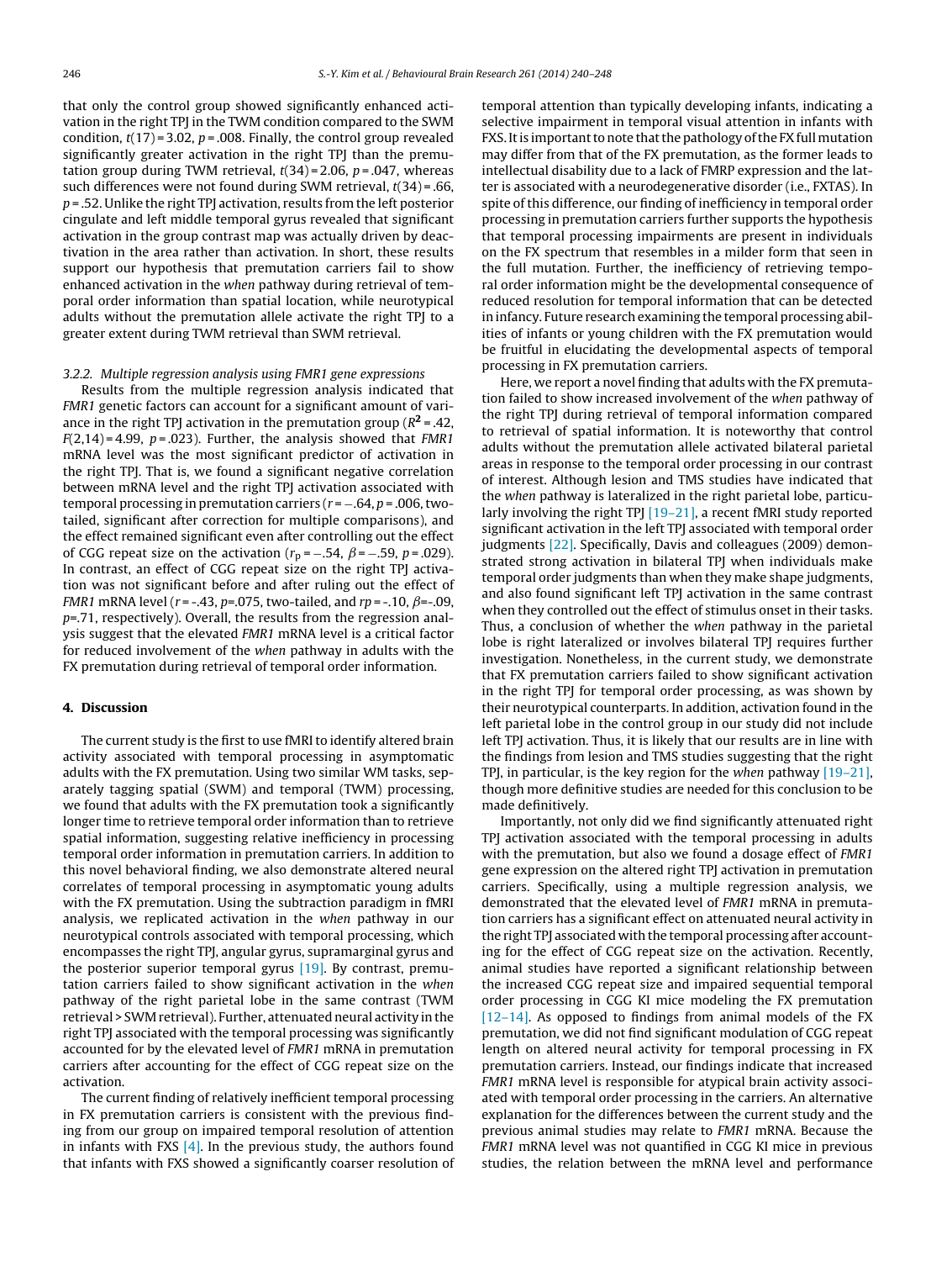<span id="page-7-0"></span>in spatiotemporal processing tasks was underdetermined. Hence, our findings add to the animal literature by providing additional evidence that the FMR1 mRNA level is a powerful predictor of altered temporal processing in FX premutation carriers.

The current finding showing a significant relationship between the elevated FMR1 mRNA level and atypical neural activity for temporal processing in premutation carriers may have important implication on FXTAS. Specifically, FXTAS case has not been reported in the full mutation range of FXS, but only reported in the premutation range. Further, FMR1 mRNA are often abnormally elevated (i.e., 2–8 times normal levels) in the FX premutation and in FXTAS. Based on these evidences, researchers have proposed a toxic gain-of-function of model for FXTAS, in which the FMR1 mRNA itself is causative of this neurodegenerative disorder [7,10,32,33]. Moreover,there has been evidence on the significant relationship of the elevated FMR1 mRNA level with neural changes in brain areas in men with FXTAS [\[34\],](#page-8-0) as well as with increased psychological symptoms in adult male premutation carriers with and without FXTAS [\[35\].](#page-8-0) Therefore, the significant relationship between the elevated FMR1 mRNA level and atypical brain activity in the when pathway found in the current study could indicate presymptomatic brain changes associated with FXTAS, although the current study does not directly address the role of FMR1 mRNA in the pathogenesis of FXTAS. Future studies with longitudinal data including patients with FXTAS could clarify whether the association between the elevated FMR1 mRNA level and aberrant right TPJ activation for temporal processing in premutation carriers is a prodrome of FXTAS or is a phenomenon associated with the premutation in general.

Although the current study provides novel evidence on altered neural correlates of temporal processing in asymptomatic adults with the FX premutation, some limitations of the present study need to be addressed. First, our experiments are purposely designed to find neural correlates that are particularly associated with temporal processing. For our purpose, we designed our two WM tasks separately tagging spatial and temporal processing (SWM task and TWMtask, respectively).Although we tried to minimize the load for retrieving spatial information in our TWM task by providing cues (i.e., bolded lines) for all of the pre-occupied locations at retrieval, we cannot perfectly rule out the possibility of participants' strategy to memorize spatial location accompanied with temporal order when they were encoding information in the TWM task. Thus, whereas our SWM task can serve as a proper 'control' task for the TWM task to be used in the subtraction paradigm in fMRI analysis, the TWM task might not be the best control task for the SWM task per se as the TWM task may possibly impose memory loads for spatial location for some participants. In fact, in the contrast of SWM retrieval > TWM retrieval, no significant clusters in the brain was found in either diagnostic group, despite the fact that task performance indexed by the accuracy scores were somewhat lower in the SWM than the TWM task in both groups. A future study with a control task for the SWM task, such as a WM task for color information without spatial features, could provide evidence on whether or not neural substrates of spatial processing itself are also altered in non-FXTAS premutation carriers. Second, it is important to point out that the measures of CGG repeat size and FMR1 mRNA were ascertained from blood samples and may not necessarily reflect what would be found in brain tissue. Although inter-tissue somatic stability of CGG repeat size has been demonstrated, studies have reported that FMR1 mRNA expression varies across tissue type and between different brain regions [\[36\].](#page-8-0) Finally, although the results from our multiple regression analysis suggest an important role of FMR1 mRNA on the atypical involvement of the when pathway for temporal processing in premutation carriers over the effect of CGG repeat size, absence of FMRP data in our study opens the possibility of a significant role of FMRP on the altered brain function for temporal processing in the premutation. Future research with direct FMRP

measurement could add important knowledge on primary genetic factors on impaired temporal processing in individuals with the FX premutation.

In summary, the current study demonstrates dysfunctions in the when pathway, particularly the right TPJ, associated with temporal processing in asymptomatic adults with the FX premutation. Our findings expand previous findings on temporal processing deficits in infants with FXS, by providing the first evidence that neural correlates of temporal processing is altered in premutation carriers, which are FMR1 genetic dosage sensitive indexed by FMR1 mRNA level. Though further investigation with FMRP and patients with FXTAS are necessitated, our findings may suggest a mild form of RNA toxicity on neural substrates of temporal processing in premutation carriers that in some may progress to a related neurodegenerative disorder, FXTAS, later in life.

#### **Acknowledgments**

This research was supported by NIH grants RL1NS062412, TL1DA024854, and UL1DE019583. We would like to thank Yingratana Bella McLennan and Ling Wong for help with data collection.

#### **References**

- [1] [Farzin](http://refhub.elsevier.com/S0166-4328(13)00793-6/sbref0005) [F,](http://refhub.elsevier.com/S0166-4328(13)00793-6/sbref0005) [Rivera](http://refhub.elsevier.com/S0166-4328(13)00793-6/sbref0005) [SM,](http://refhub.elsevier.com/S0166-4328(13)00793-6/sbref0005) [Whitney](http://refhub.elsevier.com/S0166-4328(13)00793-6/sbref0005) [D.](http://refhub.elsevier.com/S0166-4328(13)00793-6/sbref0005) [Time](http://refhub.elsevier.com/S0166-4328(13)00793-6/sbref0005) crawls: the [temporal](http://refhub.elsevier.com/S0166-4328(13)00793-6/sbref0005) [resolution](http://refhub.elsevier.com/S0166-4328(13)00793-6/sbref0005) [of](http://refhub.elsevier.com/S0166-4328(13)00793-6/sbref0005) [infants'](http://refhub.elsevier.com/S0166-4328(13)00793-6/sbref0005) [visual](http://refhub.elsevier.com/S0166-4328(13)00793-6/sbref0005) [attention.](http://refhub.elsevier.com/S0166-4328(13)00793-6/sbref0005) [Psychological](http://refhub.elsevier.com/S0166-4328(13)00793-6/sbref0005) [Science](http://refhub.elsevier.com/S0166-4328(13)00793-6/sbref0005) [2011;22\(8\):1004](http://refhub.elsevier.com/S0166-4328(13)00793-6/sbref0005)–[10.](http://refhub.elsevier.com/S0166-4328(13)00793-6/sbref0005)
- [2] [Battelli](http://refhub.elsevier.com/S0166-4328(13)00793-6/sbref0010) [L,](http://refhub.elsevier.com/S0166-4328(13)00793-6/sbref0010) [Cavanagh](http://refhub.elsevier.com/S0166-4328(13)00793-6/sbref0010) [P,](http://refhub.elsevier.com/S0166-4328(13)00793-6/sbref0010) [Intriligator](http://refhub.elsevier.com/S0166-4328(13)00793-6/sbref0010) [J,](http://refhub.elsevier.com/S0166-4328(13)00793-6/sbref0010) [Tramo](http://refhub.elsevier.com/S0166-4328(13)00793-6/sbref0010) [MJ,](http://refhub.elsevier.com/S0166-4328(13)00793-6/sbref0010) [Henaff](http://refhub.elsevier.com/S0166-4328(13)00793-6/sbref0010) [MA,](http://refhub.elsevier.com/S0166-4328(13)00793-6/sbref0010) [Michel](http://refhub.elsevier.com/S0166-4328(13)00793-6/sbref0010) [F,](http://refhub.elsevier.com/S0166-4328(13)00793-6/sbref0010) [et](http://refhub.elsevier.com/S0166-4328(13)00793-6/sbref0010) [al.](http://refhub.elsevier.com/S0166-4328(13)00793-6/sbref0010) [Uni](http://refhub.elsevier.com/S0166-4328(13)00793-6/sbref0010)[lateral](http://refhub.elsevier.com/S0166-4328(13)00793-6/sbref0010) [right](http://refhub.elsevier.com/S0166-4328(13)00793-6/sbref0010) [parietal](http://refhub.elsevier.com/S0166-4328(13)00793-6/sbref0010) [damage](http://refhub.elsevier.com/S0166-4328(13)00793-6/sbref0010) [leads](http://refhub.elsevier.com/S0166-4328(13)00793-6/sbref0010) [to](http://refhub.elsevier.com/S0166-4328(13)00793-6/sbref0010) [bilateral](http://refhub.elsevier.com/S0166-4328(13)00793-6/sbref0010) [deficit](http://refhub.elsevier.com/S0166-4328(13)00793-6/sbref0010) [for](http://refhub.elsevier.com/S0166-4328(13)00793-6/sbref0010) [high-level](http://refhub.elsevier.com/S0166-4328(13)00793-6/sbref0010) [motion.](http://refhub.elsevier.com/S0166-4328(13)00793-6/sbref0010) [Neuron](http://refhub.elsevier.com/S0166-4328(13)00793-6/sbref0010) [2001;32\(6\):985](http://refhub.elsevier.com/S0166-4328(13)00793-6/sbref0010)–[95.](http://refhub.elsevier.com/S0166-4328(13)00793-6/sbref0010)
- [3] [Verstraten](http://refhub.elsevier.com/S0166-4328(13)00793-6/sbref0015) [FA,](http://refhub.elsevier.com/S0166-4328(13)00793-6/sbref0015) [Cavanagh](http://refhub.elsevier.com/S0166-4328(13)00793-6/sbref0015) [P,](http://refhub.elsevier.com/S0166-4328(13)00793-6/sbref0015) [Labianca](http://refhub.elsevier.com/S0166-4328(13)00793-6/sbref0015) [AT.](http://refhub.elsevier.com/S0166-4328(13)00793-6/sbref0015) [Limits](http://refhub.elsevier.com/S0166-4328(13)00793-6/sbref0015) [of](http://refhub.elsevier.com/S0166-4328(13)00793-6/sbref0015) [attentive](http://refhub.elsevier.com/S0166-4328(13)00793-6/sbref0015) [tracking](http://refhub.elsevier.com/S0166-4328(13)00793-6/sbref0015) [reveal](http://refhub.elsevier.com/S0166-4328(13)00793-6/sbref0015) [temporal](http://refhub.elsevier.com/S0166-4328(13)00793-6/sbref0015) [properties](http://refhub.elsevier.com/S0166-4328(13)00793-6/sbref0015) [of](http://refhub.elsevier.com/S0166-4328(13)00793-6/sbref0015) [attention.](http://refhub.elsevier.com/S0166-4328(13)00793-6/sbref0015) [Vision](http://refhub.elsevier.com/S0166-4328(13)00793-6/sbref0015) [Research](http://refhub.elsevier.com/S0166-4328(13)00793-6/sbref0015) [2000;40\(26\):3651](http://refhub.elsevier.com/S0166-4328(13)00793-6/sbref0015)–[64.](http://refhub.elsevier.com/S0166-4328(13)00793-6/sbref0015)
- [4] [Farzin](http://refhub.elsevier.com/S0166-4328(13)00793-6/sbref0020) [F,](http://refhub.elsevier.com/S0166-4328(13)00793-6/sbref0020) [Rivera](http://refhub.elsevier.com/S0166-4328(13)00793-6/sbref0020) [SM,](http://refhub.elsevier.com/S0166-4328(13)00793-6/sbref0020) [Whitney](http://refhub.elsevier.com/S0166-4328(13)00793-6/sbref0020) [D.](http://refhub.elsevier.com/S0166-4328(13)00793-6/sbref0020) [Resolution](http://refhub.elsevier.com/S0166-4328(13)00793-6/sbref0020) [of](http://refhub.elsevier.com/S0166-4328(13)00793-6/sbref0020) [spatial](http://refhub.elsevier.com/S0166-4328(13)00793-6/sbref0020) [and](http://refhub.elsevier.com/S0166-4328(13)00793-6/sbref0020) [temporal](http://refhub.elsevier.com/S0166-4328(13)00793-6/sbref0020) [visual](http://refhub.elsevier.com/S0166-4328(13)00793-6/sbref0020) [attention](http://refhub.elsevier.com/S0166-4328(13)00793-6/sbref0020) [in](http://refhub.elsevier.com/S0166-4328(13)00793-6/sbref0020) [infants](http://refhub.elsevier.com/S0166-4328(13)00793-6/sbref0020) [with](http://refhub.elsevier.com/S0166-4328(13)00793-6/sbref0020) [fragile](http://refhub.elsevier.com/S0166-4328(13)00793-6/sbref0020) [X](http://refhub.elsevier.com/S0166-4328(13)00793-6/sbref0020) [syndrome.](http://refhub.elsevier.com/S0166-4328(13)00793-6/sbref0020) [Brain:](http://refhub.elsevier.com/S0166-4328(13)00793-6/sbref0020) [A](http://refhub.elsevier.com/S0166-4328(13)00793-6/sbref0020) [Journal](http://refhub.elsevier.com/S0166-4328(13)00793-6/sbref0020) [of](http://refhub.elsevier.com/S0166-4328(13)00793-6/sbref0020) [Neurology](http://refhub.elsevier.com/S0166-4328(13)00793-6/sbref0020) [2011;134\(Pt](http://refhub.elsevier.com/S0166-4328(13)00793-6/sbref0020) [11\):3355](http://refhub.elsevier.com/S0166-4328(13)00793-6/sbref0020)–[68.](http://refhub.elsevier.com/S0166-4328(13)00793-6/sbref0020)
- [5] [Hagerman](http://refhub.elsevier.com/S0166-4328(13)00793-6/sbref0025) [RJ,](http://refhub.elsevier.com/S0166-4328(13)00793-6/sbref0025) [Berry-Kravis](http://refhub.elsevier.com/S0166-4328(13)00793-6/sbref0025) [E,](http://refhub.elsevier.com/S0166-4328(13)00793-6/sbref0025) [Kaufmann](http://refhub.elsevier.com/S0166-4328(13)00793-6/sbref0025) [WE,](http://refhub.elsevier.com/S0166-4328(13)00793-6/sbref0025) [Ono](http://refhub.elsevier.com/S0166-4328(13)00793-6/sbref0025) [MY,](http://refhub.elsevier.com/S0166-4328(13)00793-6/sbref0025) [Tartaglia](http://refhub.elsevier.com/S0166-4328(13)00793-6/sbref0025) [N,](http://refhub.elsevier.com/S0166-4328(13)00793-6/sbref0025) [Lachiewicz](http://refhub.elsevier.com/S0166-4328(13)00793-6/sbref0025) [A,](http://refhub.elsevier.com/S0166-4328(13)00793-6/sbref0025) [et](http://refhub.elsevier.com/S0166-4328(13)00793-6/sbref0025) [al.](http://refhub.elsevier.com/S0166-4328(13)00793-6/sbref0025) [Advances](http://refhub.elsevier.com/S0166-4328(13)00793-6/sbref0025) [in](http://refhub.elsevier.com/S0166-4328(13)00793-6/sbref0025) [the](http://refhub.elsevier.com/S0166-4328(13)00793-6/sbref0025) [treatment](http://refhub.elsevier.com/S0166-4328(13)00793-6/sbref0025) [of](http://refhub.elsevier.com/S0166-4328(13)00793-6/sbref0025) [fragile](http://refhub.elsevier.com/S0166-4328(13)00793-6/sbref0025) [X](http://refhub.elsevier.com/S0166-4328(13)00793-6/sbref0025) [syndrome.](http://refhub.elsevier.com/S0166-4328(13)00793-6/sbref0025) [Pediatrics](http://refhub.elsevier.com/S0166-4328(13)00793-6/sbref0025) [2009;123\(1\):378](http://refhub.elsevier.com/S0166-4328(13)00793-6/sbref0025)–[90.](http://refhub.elsevier.com/S0166-4328(13)00793-6/sbref0025)
- [6] [Garcia-Arocena](http://refhub.elsevier.com/S0166-4328(13)00793-6/sbref0030) [D,](http://refhub.elsevier.com/S0166-4328(13)00793-6/sbref0030) [Hagerman](http://refhub.elsevier.com/S0166-4328(13)00793-6/sbref0030) [PJ.](http://refhub.elsevier.com/S0166-4328(13)00793-6/sbref0030) [Advances](http://refhub.elsevier.com/S0166-4328(13)00793-6/sbref0030) [in](http://refhub.elsevier.com/S0166-4328(13)00793-6/sbref0030) [understanding](http://refhub.elsevier.com/S0166-4328(13)00793-6/sbref0030) [the](http://refhub.elsevier.com/S0166-4328(13)00793-6/sbref0030) [molecular](http://refhub.elsevier.com/S0166-4328(13)00793-6/sbref0030) [basis](http://refhub.elsevier.com/S0166-4328(13)00793-6/sbref0030) [of](http://refhub.elsevier.com/S0166-4328(13)00793-6/sbref0030) [FXTAS.](http://refhub.elsevier.com/S0166-4328(13)00793-6/sbref0030) [Human](http://refhub.elsevier.com/S0166-4328(13)00793-6/sbref0030) [Molecular](http://refhub.elsevier.com/S0166-4328(13)00793-6/sbref0030) [Genetics](http://refhub.elsevier.com/S0166-4328(13)00793-6/sbref0030) [2010;19\(R1\):R83–9.](http://refhub.elsevier.com/S0166-4328(13)00793-6/sbref0030)
- [7] [Hagerman](http://refhub.elsevier.com/S0166-4328(13)00793-6/sbref0035) [PJ,](http://refhub.elsevier.com/S0166-4328(13)00793-6/sbref0035) [Hagerman](http://refhub.elsevier.com/S0166-4328(13)00793-6/sbref0035) [RJ.](http://refhub.elsevier.com/S0166-4328(13)00793-6/sbref0035) [The](http://refhub.elsevier.com/S0166-4328(13)00793-6/sbref0035) [fragile-X](http://refhub.elsevier.com/S0166-4328(13)00793-6/sbref0035) [premutation:](http://refhub.elsevier.com/S0166-4328(13)00793-6/sbref0035) [a](http://refhub.elsevier.com/S0166-4328(13)00793-6/sbref0035) [maturing](http://refhub.elsevier.com/S0166-4328(13)00793-6/sbref0035) [perspective.](http://refhub.elsevier.com/S0166-4328(13)00793-6/sbref0035) [American](http://refhub.elsevier.com/S0166-4328(13)00793-6/sbref0035) [Journal](http://refhub.elsevier.com/S0166-4328(13)00793-6/sbref0035) [of](http://refhub.elsevier.com/S0166-4328(13)00793-6/sbref0035) [Human](http://refhub.elsevier.com/S0166-4328(13)00793-6/sbref0035) [Genetics](http://refhub.elsevier.com/S0166-4328(13)00793-6/sbref0035) [2004;74\(5\):805–16.](http://refhub.elsevier.com/S0166-4328(13)00793-6/sbref0035)
- [8] [Kenneson](http://refhub.elsevier.com/S0166-4328(13)00793-6/sbref0040) [A,](http://refhub.elsevier.com/S0166-4328(13)00793-6/sbref0040) [Zhang](http://refhub.elsevier.com/S0166-4328(13)00793-6/sbref0040) [F,](http://refhub.elsevier.com/S0166-4328(13)00793-6/sbref0040) [Hagedorn](http://refhub.elsevier.com/S0166-4328(13)00793-6/sbref0040) [CH,](http://refhub.elsevier.com/S0166-4328(13)00793-6/sbref0040) [Warren](http://refhub.elsevier.com/S0166-4328(13)00793-6/sbref0040) [ST.](http://refhub.elsevier.com/S0166-4328(13)00793-6/sbref0040) [Reduced](http://refhub.elsevier.com/S0166-4328(13)00793-6/sbref0040) [FMRP](http://refhub.elsevier.com/S0166-4328(13)00793-6/sbref0040) [and](http://refhub.elsevier.com/S0166-4328(13)00793-6/sbref0040) [increased](http://refhub.elsevier.com/S0166-4328(13)00793-6/sbref0040) [FMR1](http://refhub.elsevier.com/S0166-4328(13)00793-6/sbref0040) [transcription](http://refhub.elsevier.com/S0166-4328(13)00793-6/sbref0040) [is](http://refhub.elsevier.com/S0166-4328(13)00793-6/sbref0040) [proportionally](http://refhub.elsevier.com/S0166-4328(13)00793-6/sbref0040) [associated](http://refhub.elsevier.com/S0166-4328(13)00793-6/sbref0040) [with](http://refhub.elsevier.com/S0166-4328(13)00793-6/sbref0040) [CGG](http://refhub.elsevier.com/S0166-4328(13)00793-6/sbref0040) [repeat](http://refhub.elsevier.com/S0166-4328(13)00793-6/sbref0040) [number](http://refhub.elsevier.com/S0166-4328(13)00793-6/sbref0040) [in](http://refhub.elsevier.com/S0166-4328(13)00793-6/sbref0040) [intermediate-length](http://refhub.elsevier.com/S0166-4328(13)00793-6/sbref0040) [and](http://refhub.elsevier.com/S0166-4328(13)00793-6/sbref0040) [premutation](http://refhub.elsevier.com/S0166-4328(13)00793-6/sbref0040) [carriers.](http://refhub.elsevier.com/S0166-4328(13)00793-6/sbref0040) [Human](http://refhub.elsevier.com/S0166-4328(13)00793-6/sbref0040) [Molecular](http://refhub.elsevier.com/S0166-4328(13)00793-6/sbref0040) [Genetics](http://refhub.elsevier.com/S0166-4328(13)00793-6/sbref0040) [2001;10\(14\):1449–54.](http://refhub.elsevier.com/S0166-4328(13)00793-6/sbref0040)
- [9] [Tassone](http://refhub.elsevier.com/S0166-4328(13)00793-6/sbref0045) [F,](http://refhub.elsevier.com/S0166-4328(13)00793-6/sbref0045) [HagermanRJ,](http://refhub.elsevier.com/S0166-4328(13)00793-6/sbref0045) [TaylorAK,](http://refhub.elsevier.com/S0166-4328(13)00793-6/sbref0045) [Gane](http://refhub.elsevier.com/S0166-4328(13)00793-6/sbref0045) [LW,](http://refhub.elsevier.com/S0166-4328(13)00793-6/sbref0045) [Godfrey](http://refhub.elsevier.com/S0166-4328(13)00793-6/sbref0045) [TE,](http://refhub.elsevier.com/S0166-4328(13)00793-6/sbref0045) [Hagerman](http://refhub.elsevier.com/S0166-4328(13)00793-6/sbref0045) [PJ.](http://refhub.elsevier.com/S0166-4328(13)00793-6/sbref0045) [Elevated](http://refhub.elsevier.com/S0166-4328(13)00793-6/sbref0045) [levels](http://refhub.elsevier.com/S0166-4328(13)00793-6/sbref0045) [of](http://refhub.elsevier.com/S0166-4328(13)00793-6/sbref0045) [FMR1](http://refhub.elsevier.com/S0166-4328(13)00793-6/sbref0045) [mRNA](http://refhub.elsevier.com/S0166-4328(13)00793-6/sbref0045) [in](http://refhub.elsevier.com/S0166-4328(13)00793-6/sbref0045) [carrier](http://refhub.elsevier.com/S0166-4328(13)00793-6/sbref0045) [males:](http://refhub.elsevier.com/S0166-4328(13)00793-6/sbref0045) [a](http://refhub.elsevier.com/S0166-4328(13)00793-6/sbref0045) [new](http://refhub.elsevier.com/S0166-4328(13)00793-6/sbref0045) [mechanism](http://refhub.elsevier.com/S0166-4328(13)00793-6/sbref0045) [of](http://refhub.elsevier.com/S0166-4328(13)00793-6/sbref0045) [involvement](http://refhub.elsevier.com/S0166-4328(13)00793-6/sbref0045) [in](http://refhub.elsevier.com/S0166-4328(13)00793-6/sbref0045) [the](http://refhub.elsevier.com/S0166-4328(13)00793-6/sbref0045) [fragile-X](http://refhub.elsevier.com/S0166-4328(13)00793-6/sbref0045) [syndrome.](http://refhub.elsevier.com/S0166-4328(13)00793-6/sbref0045) [American](http://refhub.elsevier.com/S0166-4328(13)00793-6/sbref0045) [Journal](http://refhub.elsevier.com/S0166-4328(13)00793-6/sbref0045) [of](http://refhub.elsevier.com/S0166-4328(13)00793-6/sbref0045) [Human](http://refhub.elsevier.com/S0166-4328(13)00793-6/sbref0045) [Genetics](http://refhub.elsevier.com/S0166-4328(13)00793-6/sbref0045) [2000;66\(1\):6–15.](http://refhub.elsevier.com/S0166-4328(13)00793-6/sbref0045)
- [10] [Hagerman](http://refhub.elsevier.com/S0166-4328(13)00793-6/sbref0050) [RJ,](http://refhub.elsevier.com/S0166-4328(13)00793-6/sbref0050) [Leehey](http://refhub.elsevier.com/S0166-4328(13)00793-6/sbref0050) [M,](http://refhub.elsevier.com/S0166-4328(13)00793-6/sbref0050) [HeinrichsW,](http://refhub.elsevier.com/S0166-4328(13)00793-6/sbref0050) [Tassone](http://refhub.elsevier.com/S0166-4328(13)00793-6/sbref0050) [F,Wilson](http://refhub.elsevier.com/S0166-4328(13)00793-6/sbref0050) [R,](http://refhub.elsevier.com/S0166-4328(13)00793-6/sbref0050) [Hills](http://refhub.elsevier.com/S0166-4328(13)00793-6/sbref0050) [J,](http://refhub.elsevier.com/S0166-4328(13)00793-6/sbref0050) [et](http://refhub.elsevier.com/S0166-4328(13)00793-6/sbref0050) [al.](http://refhub.elsevier.com/S0166-4328(13)00793-6/sbref0050) [Intention](http://refhub.elsevier.com/S0166-4328(13)00793-6/sbref0050) [tremor,](http://refhub.elsevier.com/S0166-4328(13)00793-6/sbref0050) [Parkinsonism,](http://refhub.elsevier.com/S0166-4328(13)00793-6/sbref0050) [and](http://refhub.elsevier.com/S0166-4328(13)00793-6/sbref0050) [generalized](http://refhub.elsevier.com/S0166-4328(13)00793-6/sbref0050) [brain](http://refhub.elsevier.com/S0166-4328(13)00793-6/sbref0050) [atrophy](http://refhub.elsevier.com/S0166-4328(13)00793-6/sbref0050) [in](http://refhub.elsevier.com/S0166-4328(13)00793-6/sbref0050) [male](http://refhub.elsevier.com/S0166-4328(13)00793-6/sbref0050) [carriers](http://refhub.elsevier.com/S0166-4328(13)00793-6/sbref0050) [of](http://refhub.elsevier.com/S0166-4328(13)00793-6/sbref0050) [fragile](http://refhub.elsevier.com/S0166-4328(13)00793-6/sbref0050) [X.](http://refhub.elsevier.com/S0166-4328(13)00793-6/sbref0050) [Neurology](http://refhub.elsevier.com/S0166-4328(13)00793-6/sbref0050) [2001;57\(1\):127–30.](http://refhub.elsevier.com/S0166-4328(13)00793-6/sbref0050)
- [11] [Jacquemont](http://refhub.elsevier.com/S0166-4328(13)00793-6/sbref0055) [S,](http://refhub.elsevier.com/S0166-4328(13)00793-6/sbref0055) [Hagerman](http://refhub.elsevier.com/S0166-4328(13)00793-6/sbref0055) [RJ,](http://refhub.elsevier.com/S0166-4328(13)00793-6/sbref0055) [Leehey](http://refhub.elsevier.com/S0166-4328(13)00793-6/sbref0055) [MA,](http://refhub.elsevier.com/S0166-4328(13)00793-6/sbref0055) [Hall](http://refhub.elsevier.com/S0166-4328(13)00793-6/sbref0055) [DA,](http://refhub.elsevier.com/S0166-4328(13)00793-6/sbref0055) [Levine](http://refhub.elsevier.com/S0166-4328(13)00793-6/sbref0055) [RA,](http://refhub.elsevier.com/S0166-4328(13)00793-6/sbref0055) [Brunberg](http://refhub.elsevier.com/S0166-4328(13)00793-6/sbref0055) [JA,](http://refhub.elsevier.com/S0166-4328(13)00793-6/sbref0055) [et](http://refhub.elsevier.com/S0166-4328(13)00793-6/sbref0055) [al.](http://refhub.elsevier.com/S0166-4328(13)00793-6/sbref0055) [Penetrance](http://refhub.elsevier.com/S0166-4328(13)00793-6/sbref0055) [of](http://refhub.elsevier.com/S0166-4328(13)00793-6/sbref0055) [the](http://refhub.elsevier.com/S0166-4328(13)00793-6/sbref0055) [fragile](http://refhub.elsevier.com/S0166-4328(13)00793-6/sbref0055) [X-associated](http://refhub.elsevier.com/S0166-4328(13)00793-6/sbref0055) [tremor/ataxia](http://refhub.elsevier.com/S0166-4328(13)00793-6/sbref0055) [syndrome](http://refhub.elsevier.com/S0166-4328(13)00793-6/sbref0055) [in](http://refhub.elsevier.com/S0166-4328(13)00793-6/sbref0055) [a](http://refhub.elsevier.com/S0166-4328(13)00793-6/sbref0055) [premuta](http://refhub.elsevier.com/S0166-4328(13)00793-6/sbref0055)[tion](http://refhub.elsevier.com/S0166-4328(13)00793-6/sbref0055) [carrier](http://refhub.elsevier.com/S0166-4328(13)00793-6/sbref0055) [population.](http://refhub.elsevier.com/S0166-4328(13)00793-6/sbref0055) [JAMA:](http://refhub.elsevier.com/S0166-4328(13)00793-6/sbref0055) [The](http://refhub.elsevier.com/S0166-4328(13)00793-6/sbref0055) [Journal](http://refhub.elsevier.com/S0166-4328(13)00793-6/sbref0055) of the [American](http://refhub.elsevier.com/S0166-4328(13)00793-6/sbref0055) [Medical](http://refhub.elsevier.com/S0166-4328(13)00793-6/sbref0055) [Association](http://refhub.elsevier.com/S0166-4328(13)00793-6/sbref0055) [2004;291\(4\):460](http://refhub.elsevier.com/S0166-4328(13)00793-6/sbref0055)–[9.](http://refhub.elsevier.com/S0166-4328(13)00793-6/sbref0055)
- [12] [Borthwell](http://refhub.elsevier.com/S0166-4328(13)00793-6/sbref0060) [RM,](http://refhub.elsevier.com/S0166-4328(13)00793-6/sbref0060) [Hunsaker](http://refhub.elsevier.com/S0166-4328(13)00793-6/sbref0060) [MR,](http://refhub.elsevier.com/S0166-4328(13)00793-6/sbref0060) [Willemsen](http://refhub.elsevier.com/S0166-4328(13)00793-6/sbref0060) [R,](http://refhub.elsevier.com/S0166-4328(13)00793-6/sbref0060) [Berman](http://refhub.elsevier.com/S0166-4328(13)00793-6/sbref0060) [RF.](http://refhub.elsevier.com/S0166-4328(13)00793-6/sbref0060) [Spatiotemporal](http://refhub.elsevier.com/S0166-4328(13)00793-6/sbref0060) [pro](http://refhub.elsevier.com/S0166-4328(13)00793-6/sbref0060)[cessing](http://refhub.elsevier.com/S0166-4328(13)00793-6/sbref0060) [deficits](http://refhub.elsevier.com/S0166-4328(13)00793-6/sbref0060) [in](http://refhub.elsevier.com/S0166-4328(13)00793-6/sbref0060) [female](http://refhub.elsevier.com/S0166-4328(13)00793-6/sbref0060) [CGG](http://refhub.elsevier.com/S0166-4328(13)00793-6/sbref0060) [KI](http://refhub.elsevier.com/S0166-4328(13)00793-6/sbref0060) [mice](http://refhub.elsevier.com/S0166-4328(13)00793-6/sbref0060) [modeling](http://refhub.elsevier.com/S0166-4328(13)00793-6/sbref0060) [the](http://refhub.elsevier.com/S0166-4328(13)00793-6/sbref0060) [fragile](http://refhub.elsevier.com/S0166-4328(13)00793-6/sbref0060) [X](http://refhub.elsevier.com/S0166-4328(13)00793-6/sbref0060) [premutation.](http://refhub.elsevier.com/S0166-4328(13)00793-6/sbref0060) [Behavioural](http://refhub.elsevier.com/S0166-4328(13)00793-6/sbref0060) [Brain](http://refhub.elsevier.com/S0166-4328(13)00793-6/sbref0060) [Research](http://refhub.elsevier.com/S0166-4328(13)00793-6/sbref0060) [2012;233\(1\):29–34.](http://refhub.elsevier.com/S0166-4328(13)00793-6/sbref0060)
- [13] [Hunsaker](http://refhub.elsevier.com/S0166-4328(13)00793-6/sbref0065) [MR,](http://refhub.elsevier.com/S0166-4328(13)00793-6/sbref0065) [Goodrich-Hunsaker](http://refhub.elsevier.com/S0166-4328(13)00793-6/sbref0065) [NJ,](http://refhub.elsevier.com/S0166-4328(13)00793-6/sbref0065) [Willemsen](http://refhub.elsevier.com/S0166-4328(13)00793-6/sbref0065) [R,](http://refhub.elsevier.com/S0166-4328(13)00793-6/sbref0065) [Berman](http://refhub.elsevier.com/S0166-4328(13)00793-6/sbref0065) [RF.](http://refhub.elsevier.com/S0166-4328(13)00793-6/sbref0065) [Temporal](http://refhub.elsevier.com/S0166-4328(13)00793-6/sbref0065) [ordering](http://refhub.elsevier.com/S0166-4328(13)00793-6/sbref0065) [deficits](http://refhub.elsevier.com/S0166-4328(13)00793-6/sbref0065) [in](http://refhub.elsevier.com/S0166-4328(13)00793-6/sbref0065) [female](http://refhub.elsevier.com/S0166-4328(13)00793-6/sbref0065) [CGG](http://refhub.elsevier.com/S0166-4328(13)00793-6/sbref0065) [KI](http://refhub.elsevier.com/S0166-4328(13)00793-6/sbref0065) [mice](http://refhub.elsevier.com/S0166-4328(13)00793-6/sbref0065) [heterozygous](http://refhub.elsevier.com/S0166-4328(13)00793-6/sbref0065) [for](http://refhub.elsevier.com/S0166-4328(13)00793-6/sbref0065) [the](http://refhub.elsevier.com/S0166-4328(13)00793-6/sbref0065) [fragile](http://refhub.elsevier.com/S0166-4328(13)00793-6/sbref0065) [X](http://refhub.elsevier.com/S0166-4328(13)00793-6/sbref0065) [pre](http://refhub.elsevier.com/S0166-4328(13)00793-6/sbref0065)[mutation.](http://refhub.elsevier.com/S0166-4328(13)00793-6/sbref0065) [Behavioural](http://refhub.elsevier.com/S0166-4328(13)00793-6/sbref0065) [Brain](http://refhub.elsevier.com/S0166-4328(13)00793-6/sbref0065) [Research](http://refhub.elsevier.com/S0166-4328(13)00793-6/sbref0065) [2010;213\(2\):263](http://refhub.elsevier.com/S0166-4328(13)00793-6/sbref0065)–[8.](http://refhub.elsevier.com/S0166-4328(13)00793-6/sbref0065)
- [14] [Hunsaker](http://refhub.elsevier.com/S0166-4328(13)00793-6/sbref0070) [MR,](http://refhub.elsevier.com/S0166-4328(13)00793-6/sbref0070) [Kim](http://refhub.elsevier.com/S0166-4328(13)00793-6/sbref0070) [K,](http://refhub.elsevier.com/S0166-4328(13)00793-6/sbref0070) [Willemsen](http://refhub.elsevier.com/S0166-4328(13)00793-6/sbref0070) [R,](http://refhub.elsevier.com/S0166-4328(13)00793-6/sbref0070) [Berman](http://refhub.elsevier.com/S0166-4328(13)00793-6/sbref0070) [RF.](http://refhub.elsevier.com/S0166-4328(13)00793-6/sbref0070) [CGG](http://refhub.elsevier.com/S0166-4328(13)00793-6/sbref0070) [trinucleotide](http://refhub.elsevier.com/S0166-4328(13)00793-6/sbref0070) [repeat](http://refhub.elsevier.com/S0166-4328(13)00793-6/sbref0070) [length](http://refhub.elsevier.com/S0166-4328(13)00793-6/sbref0070) [modulates](http://refhub.elsevier.com/S0166-4328(13)00793-6/sbref0070) [neural](http://refhub.elsevier.com/S0166-4328(13)00793-6/sbref0070) [plasticity](http://refhub.elsevier.com/S0166-4328(13)00793-6/sbref0070) [and](http://refhub.elsevier.com/S0166-4328(13)00793-6/sbref0070) [spatiotemporal](http://refhub.elsevier.com/S0166-4328(13)00793-6/sbref0070) [processing](http://refhub.elsevier.com/S0166-4328(13)00793-6/sbref0070) [in](http://refhub.elsevier.com/S0166-4328(13)00793-6/sbref0070) [a](http://refhub.elsevier.com/S0166-4328(13)00793-6/sbref0070) [mouse](http://refhub.elsevier.com/S0166-4328(13)00793-6/sbref0070) [model](http://refhub.elsevier.com/S0166-4328(13)00793-6/sbref0070) [of](http://refhub.elsevier.com/S0166-4328(13)00793-6/sbref0070) [the](http://refhub.elsevier.com/S0166-4328(13)00793-6/sbref0070) [fragile](http://refhub.elsevier.com/S0166-4328(13)00793-6/sbref0070) [X](http://refhub.elsevier.com/S0166-4328(13)00793-6/sbref0070) [premutation.](http://refhub.elsevier.com/S0166-4328(13)00793-6/sbref0070) [Hippocampus](http://refhub.elsevier.com/S0166-4328(13)00793-6/sbref0070) [2012;22\(12\):2260–75.](http://refhub.elsevier.com/S0166-4328(13)00793-6/sbref0070)
- [15] [Keri](http://refhub.elsevier.com/S0166-4328(13)00793-6/sbref0075) [S,](http://refhub.elsevier.com/S0166-4328(13)00793-6/sbref0075) [Benedek](http://refhub.elsevier.com/S0166-4328(13)00793-6/sbref0075) [G.Why](http://refhub.elsevier.com/S0166-4328(13)00793-6/sbref0075) [is](http://refhub.elsevier.com/S0166-4328(13)00793-6/sbref0075) [vision](http://refhub.elsevier.com/S0166-4328(13)00793-6/sbref0075) [impaired](http://refhub.elsevier.com/S0166-4328(13)00793-6/sbref0075) [in](http://refhub.elsevier.com/S0166-4328(13)00793-6/sbref0075) [fragile](http://refhub.elsevier.com/S0166-4328(13)00793-6/sbref0075) [X](http://refhub.elsevier.com/S0166-4328(13)00793-6/sbref0075) [premutation](http://refhub.elsevier.com/S0166-4328(13)00793-6/sbref0075) [carriers?](http://refhub.elsevier.com/S0166-4328(13)00793-6/sbref0075) [The](http://refhub.elsevier.com/S0166-4328(13)00793-6/sbref0075) [role](http://refhub.elsevier.com/S0166-4328(13)00793-6/sbref0075) [of](http://refhub.elsevier.com/S0166-4328(13)00793-6/sbref0075) [fragile](http://refhub.elsevier.com/S0166-4328(13)00793-6/sbref0075) [X](http://refhub.elsevier.com/S0166-4328(13)00793-6/sbref0075) [mental](http://refhub.elsevier.com/S0166-4328(13)00793-6/sbref0075) [retardation](http://refhub.elsevier.com/S0166-4328(13)00793-6/sbref0075) [protein](http://refhub.elsevier.com/S0166-4328(13)00793-6/sbref0075) [and](http://refhub.elsevier.com/S0166-4328(13)00793-6/sbref0075) [potential](http://refhub.elsevier.com/S0166-4328(13)00793-6/sbref0075) [FMR1](http://refhub.elsevier.com/S0166-4328(13)00793-6/sbref0075) [mRNA](http://refhub.elsevier.com/S0166-4328(13)00793-6/sbref0075) [toxicity.](http://refhub.elsevier.com/S0166-4328(13)00793-6/sbref0075) [Neuroscience](http://refhub.elsevier.com/S0166-4328(13)00793-6/sbref0075) [2012;206:183](http://refhub.elsevier.com/S0166-4328(13)00793-6/sbref0075)–[9.](http://refhub.elsevier.com/S0166-4328(13)00793-6/sbref0075)
- [16] [Keri](http://refhub.elsevier.com/S0166-4328(13)00793-6/sbref0080) [S,](http://refhub.elsevier.com/S0166-4328(13)00793-6/sbref0080) [Benedek](http://refhub.elsevier.com/S0166-4328(13)00793-6/sbref0080) [G.](http://refhub.elsevier.com/S0166-4328(13)00793-6/sbref0080) [Visual](http://refhub.elsevier.com/S0166-4328(13)00793-6/sbref0080) [pathway](http://refhub.elsevier.com/S0166-4328(13)00793-6/sbref0080) [deficit](http://refhub.elsevier.com/S0166-4328(13)00793-6/sbref0080) [in](http://refhub.elsevier.com/S0166-4328(13)00793-6/sbref0080) [female](http://refhub.elsevier.com/S0166-4328(13)00793-6/sbref0080) [fragile](http://refhub.elsevier.com/S0166-4328(13)00793-6/sbref0080) [X](http://refhub.elsevier.com/S0166-4328(13)00793-6/sbref0080) [premutation](http://refhub.elsevier.com/S0166-4328(13)00793-6/sbref0080) [car](http://refhub.elsevier.com/S0166-4328(13)00793-6/sbref0080)[riers:](http://refhub.elsevier.com/S0166-4328(13)00793-6/sbref0080) [a](http://refhub.elsevier.com/S0166-4328(13)00793-6/sbref0080) [potential](http://refhub.elsevier.com/S0166-4328(13)00793-6/sbref0080) [endophenotype.](http://refhub.elsevier.com/S0166-4328(13)00793-6/sbref0080) [Brain](http://refhub.elsevier.com/S0166-4328(13)00793-6/sbref0080) [and](http://refhub.elsevier.com/S0166-4328(13)00793-6/sbref0080) [Cognition](http://refhub.elsevier.com/S0166-4328(13)00793-6/sbref0080) [2009;69\(2\):291](http://refhub.elsevier.com/S0166-4328(13)00793-6/sbref0080)–[5.](http://refhub.elsevier.com/S0166-4328(13)00793-6/sbref0080)
- [17] [Hocking](http://refhub.elsevier.com/S0166-4328(13)00793-6/sbref0085) [DR,](http://refhub.elsevier.com/S0166-4328(13)00793-6/sbref0085) [Kogan](http://refhub.elsevier.com/S0166-4328(13)00793-6/sbref0085) [CS,](http://refhub.elsevier.com/S0166-4328(13)00793-6/sbref0085) [Cornish](http://refhub.elsevier.com/S0166-4328(13)00793-6/sbref0085) [KM.](http://refhub.elsevier.com/S0166-4328(13)00793-6/sbref0085) [Selective](http://refhub.elsevier.com/S0166-4328(13)00793-6/sbref0085) [spatial](http://refhub.elsevier.com/S0166-4328(13)00793-6/sbref0085) [processing](http://refhub.elsevier.com/S0166-4328(13)00793-6/sbref0085) [deficits](http://refhub.elsevier.com/S0166-4328(13)00793-6/sbref0085) [in](http://refhub.elsevier.com/S0166-4328(13)00793-6/sbref0085) [an](http://refhub.elsevier.com/S0166-4328(13)00793-6/sbref0085) [at-risk](http://refhub.elsevier.com/S0166-4328(13)00793-6/sbref0085) [subgroup](http://refhub.elsevier.com/S0166-4328(13)00793-6/sbref0085) [of](http://refhub.elsevier.com/S0166-4328(13)00793-6/sbref0085) [the](http://refhub.elsevier.com/S0166-4328(13)00793-6/sbref0085) [fragile](http://refhub.elsevier.com/S0166-4328(13)00793-6/sbref0085) [X](http://refhub.elsevier.com/S0166-4328(13)00793-6/sbref0085) [premutation.](http://refhub.elsevier.com/S0166-4328(13)00793-6/sbref0085) [Brain](http://refhub.elsevier.com/S0166-4328(13)00793-6/sbref0085) [and](http://refhub.elsevier.com/S0166-4328(13)00793-6/sbref0085) [Cognition](http://refhub.elsevier.com/S0166-4328(13)00793-6/sbref0085) [2012;79\(1\):39–44.](http://refhub.elsevier.com/S0166-4328(13)00793-6/sbref0085)
- [18] [Wong](http://refhub.elsevier.com/S0166-4328(13)00793-6/sbref0090) [LM,](http://refhub.elsevier.com/S0166-4328(13)00793-6/sbref0090) [Goodrich-Hunsaker](http://refhub.elsevier.com/S0166-4328(13)00793-6/sbref0090) [NJ,](http://refhub.elsevier.com/S0166-4328(13)00793-6/sbref0090) [McLennan](http://refhub.elsevier.com/S0166-4328(13)00793-6/sbref0090) [Y,](http://refhub.elsevier.com/S0166-4328(13)00793-6/sbref0090) [Tassone](http://refhub.elsevier.com/S0166-4328(13)00793-6/sbref0090) [F,](http://refhub.elsevier.com/S0166-4328(13)00793-6/sbref0090) [Harvey](http://refhub.elsevier.com/S0166-4328(13)00793-6/sbref0090) [D,](http://refhub.elsevier.com/S0166-4328(13)00793-6/sbref0090) [Rivera](http://refhub.elsevier.com/S0166-4328(13)00793-6/sbref0090) [SM,](http://refhub.elsevier.com/S0166-4328(13)00793-6/sbref0090) [et](http://refhub.elsevier.com/S0166-4328(13)00793-6/sbref0090) [al.](http://refhub.elsevier.com/S0166-4328(13)00793-6/sbref0090) [Young](http://refhub.elsevier.com/S0166-4328(13)00793-6/sbref0090) [adult](http://refhub.elsevier.com/S0166-4328(13)00793-6/sbref0090) [male](http://refhub.elsevier.com/S0166-4328(13)00793-6/sbref0090) [carriers](http://refhub.elsevier.com/S0166-4328(13)00793-6/sbref0090) [of](http://refhub.elsevier.com/S0166-4328(13)00793-6/sbref0090) [the](http://refhub.elsevier.com/S0166-4328(13)00793-6/sbref0090) [fragile](http://refhub.elsevier.com/S0166-4328(13)00793-6/sbref0090) [X](http://refhub.elsevier.com/S0166-4328(13)00793-6/sbref0090) [premutation](http://refhub.elsevier.com/S0166-4328(13)00793-6/sbref0090) [exhibit](http://refhub.elsevier.com/S0166-4328(13)00793-6/sbref0090) [geneti](http://refhub.elsevier.com/S0166-4328(13)00793-6/sbref0090)[cally](http://refhub.elsevier.com/S0166-4328(13)00793-6/sbref0090) [modulated](http://refhub.elsevier.com/S0166-4328(13)00793-6/sbref0090) [impairments](http://refhub.elsevier.com/S0166-4328(13)00793-6/sbref0090) [in](http://refhub.elsevier.com/S0166-4328(13)00793-6/sbref0090) [visuospatial](http://refhub.elsevier.com/S0166-4328(13)00793-6/sbref0090) [tasks](http://refhub.elsevier.com/S0166-4328(13)00793-6/sbref0090) [controlled](http://refhub.elsevier.com/S0166-4328(13)00793-6/sbref0090) [for](http://refhub.elsevier.com/S0166-4328(13)00793-6/sbref0090) [psychomotor](http://refhub.elsevier.com/S0166-4328(13)00793-6/sbref0090) [speed.](http://refhub.elsevier.com/S0166-4328(13)00793-6/sbref0090) [Journal](http://refhub.elsevier.com/S0166-4328(13)00793-6/sbref0090) [of](http://refhub.elsevier.com/S0166-4328(13)00793-6/sbref0090) [Neurodevelopmental](http://refhub.elsevier.com/S0166-4328(13)00793-6/sbref0090) [Disorders](http://refhub.elsevier.com/S0166-4328(13)00793-6/sbref0090) [2012;4\(1\):26.](http://refhub.elsevier.com/S0166-4328(13)00793-6/sbref0090)